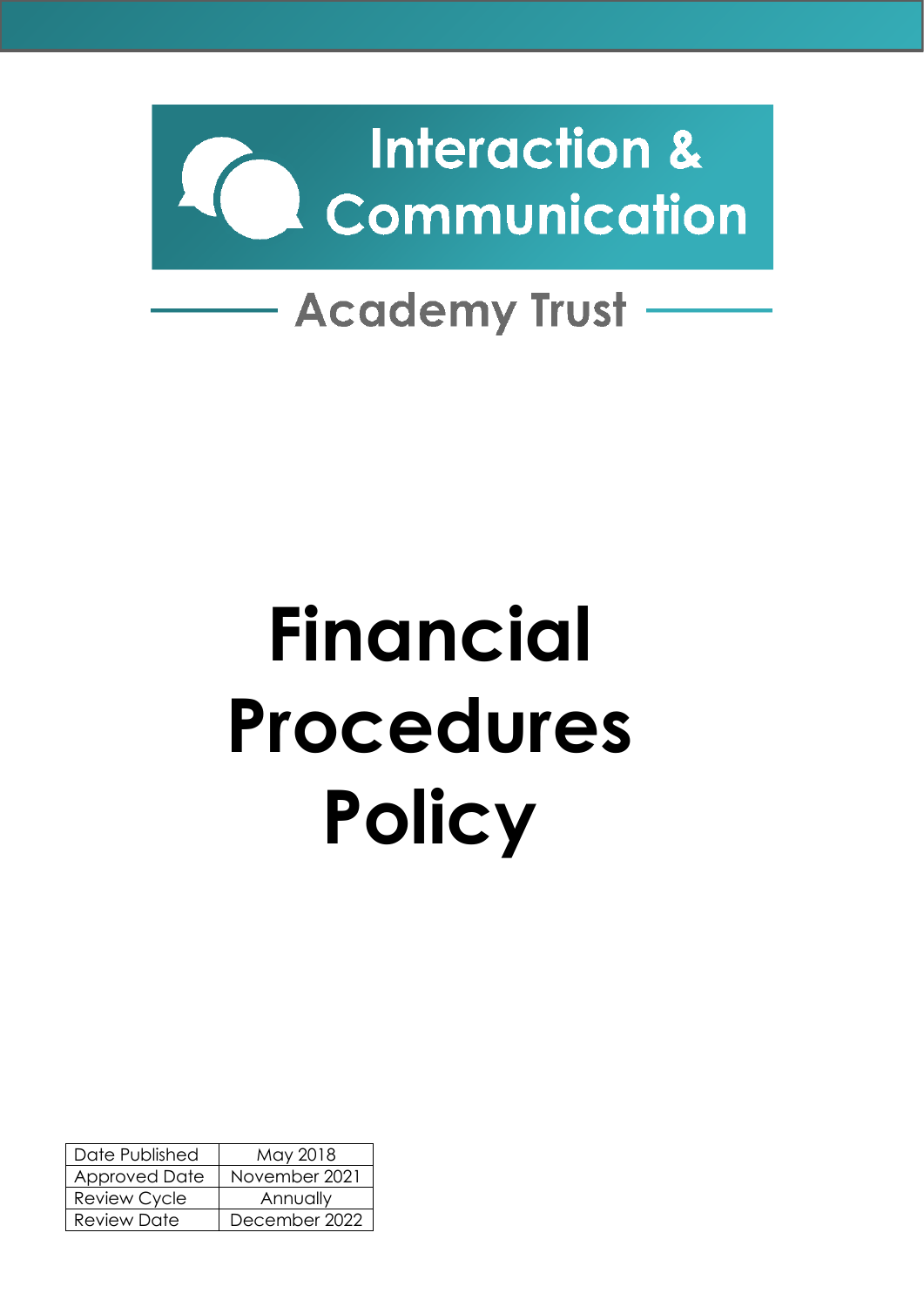

#### **Contents:**

[Statement of intent](#page-2-0)

- 1. [Legal framework](#page-3-0)
- 2. [Roles and responsibilities](#page-3-1)
- 3. [Budget setting](#page-4-0)
- 4. [Budget management and monitoring](#page-5-0)
- 5. [Register of interests](#page-6-0)
- 6. [Purchasing, procurement and returns](#page-6-1)
- 7. Academy bank account
- 8. [Income and expenditure](#page-9-0)
- 9. Charge card purchases
- 10. Cash Management
- 11. [Payroll and staff payments](#page-11-0)
- 12. Special Payments including novel, contentious and repercussive transactions
- 13. [Remissions and charging](#page-16-0)
- 14. [VAT procedures](#page-17-0)
- 15. [The audit process](#page-17-1)
- 16. [Record keeping](#page-19-0)
- 17. Principles applying to related party relationships
- 18. [Monitoring and review](#page-21-0)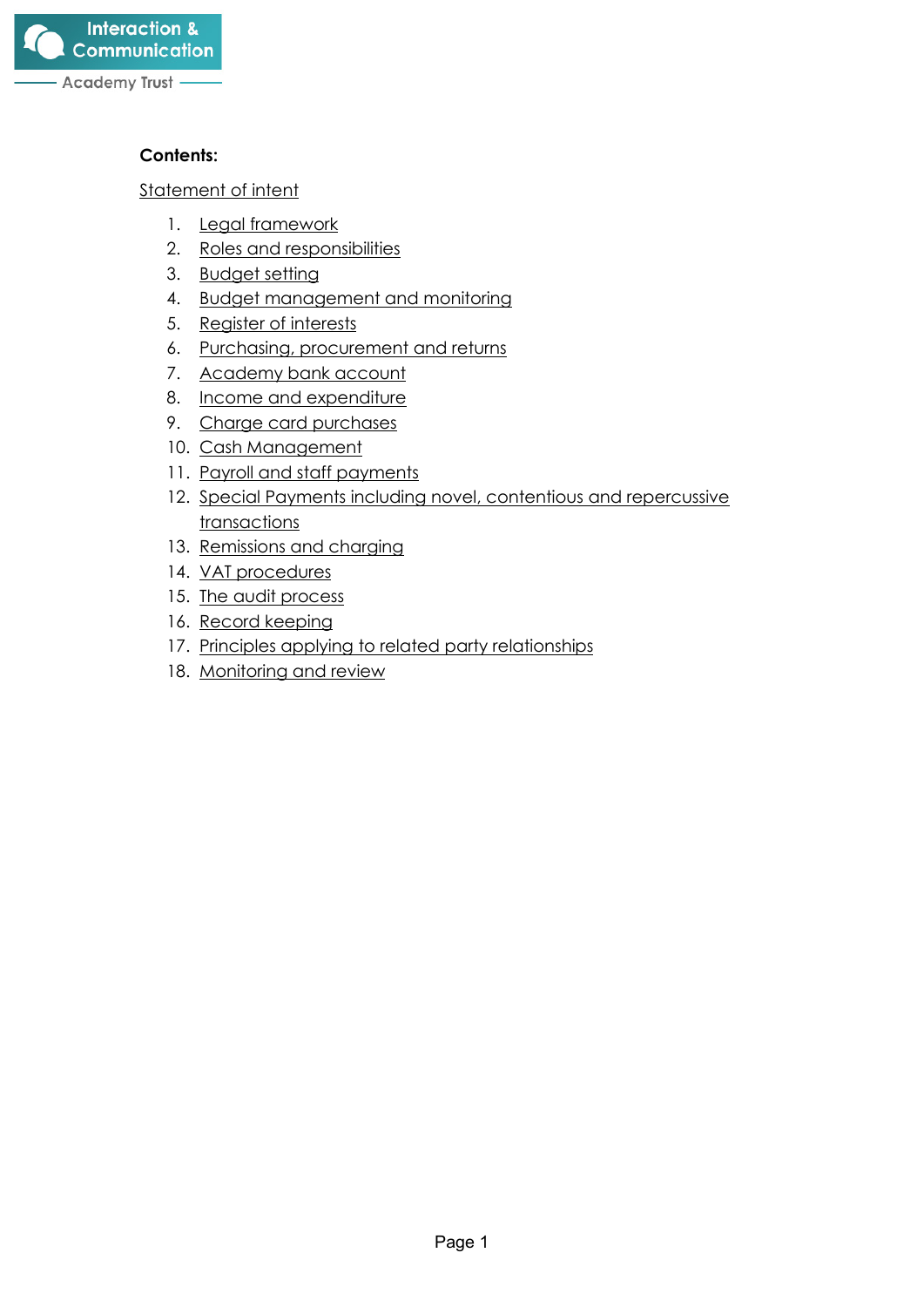

#### <span id="page-2-0"></span>**Statement of intent**

It is important for the Interaction and Communication Trust (ICAT) and all its Members, Directors, Local Governors and staff to demonstrate that they do not benefit personally from decisions they make in regard to the spending of public money. In order to ensure that the financial standing of ICAT cannot be brought into disrepute, this policy will be implemented by all academies within ICAT, guaranteeing consistency in financial procedures across the academies.

This policy applies to all Members, Directors, Local Governors and employees of ICAT, as well as services and goods sourced from external agencies, such as contractors and caterers.

ICAT takes its responsibility of handling public funds with the utmost importance and strives continuously to provide a high-quality education and safe learning environment, whilst having a strong financial standing.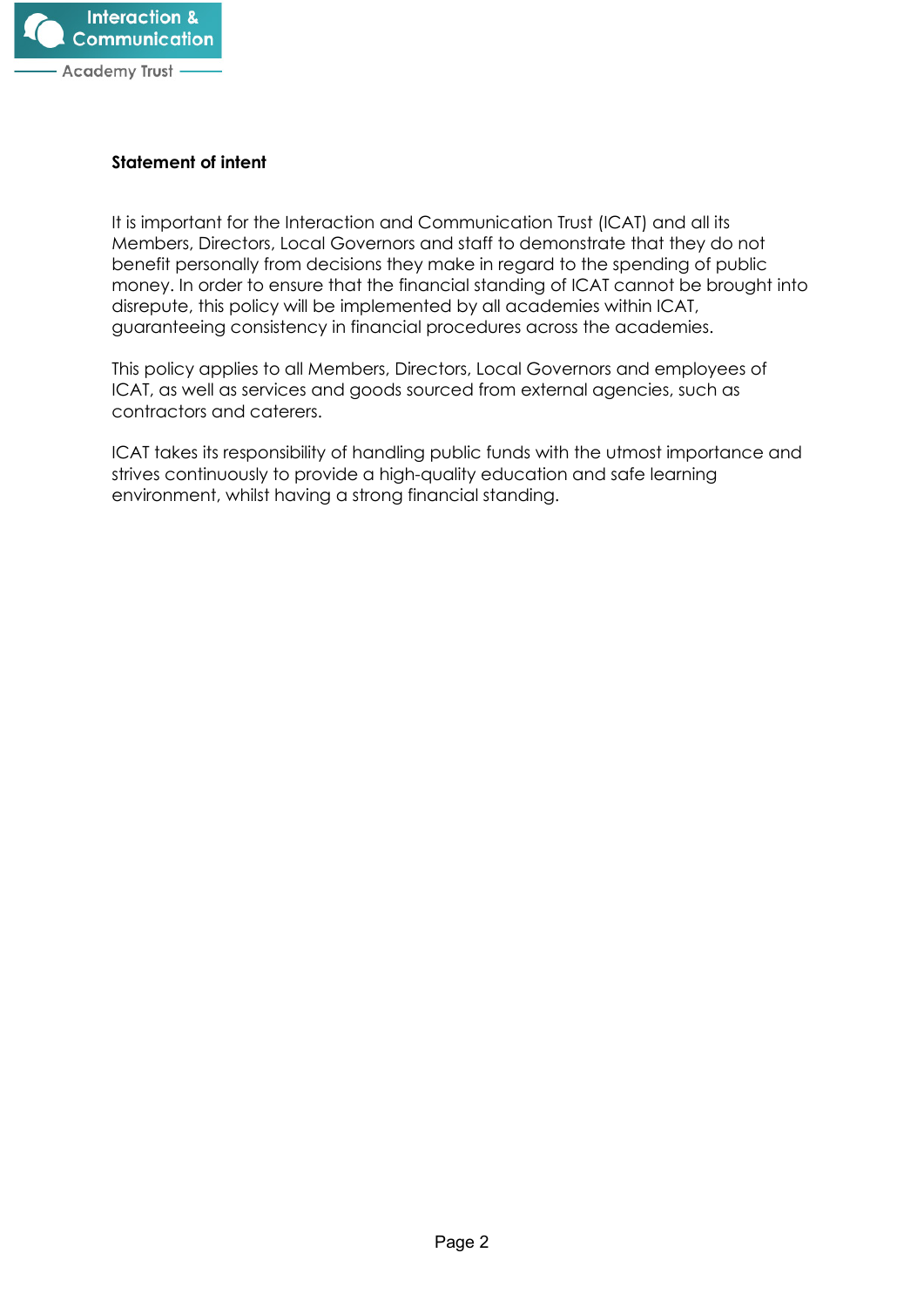

# <span id="page-3-0"></span>**1. Legal framework**

This policy has due regard to statutory legislation, including, but not limited to, the following:

- The Employment Relations Acts
- Companies Act 2006
- Companies Act 1985
- The Equality Act 2010
- The Charities Act 2011

This policy also has due regard to DfE guidance, including, but not limited to, the Academies Financial Handbook.

This policy should be used in conjunction with the following Trust policies:

- ICAT Scheme of Delegation
- ICAT Financial Scheme of Delegation
- ICAT Gifts, Hospitality and Anti Bribery Policy
- ICAT Fixed Asset and Depreciation Policy
- ICAT Conflicts of Interest Policy

## <span id="page-3-1"></span>**2. Roles and responsibilities**

All members of ICAT, including the Board of Directors (also known as Directors) and the individual governing bodies involved, will act in accordance with this policy at all times.

ICAT's Accounting Officer, the CEO, has personal responsibility to Parliament, (with Accounting Officers in the Education and Skills Funding Agency and Department for Education), for:

- Ensuring regularity that public money is spent for the purposes intended by **Parliament**
- Ensuring propriety that expenditure and receipts are dealt with in accordance with Parliamentary intentions – developing and maintaining appropriate standards of conduct, behaviour and corporate governance in the application of funds.
- Ensuring value for money
- Keeping proper financial records and accounts
- Day-to-day running of the academies in the Trust
- Assuring the board that there is compliance with the funding agreement and the academies financial handbook.

The Accounting Officer will be helped in meeting these duties by the Director of Finance and others, but the responsibilities can't be delegated.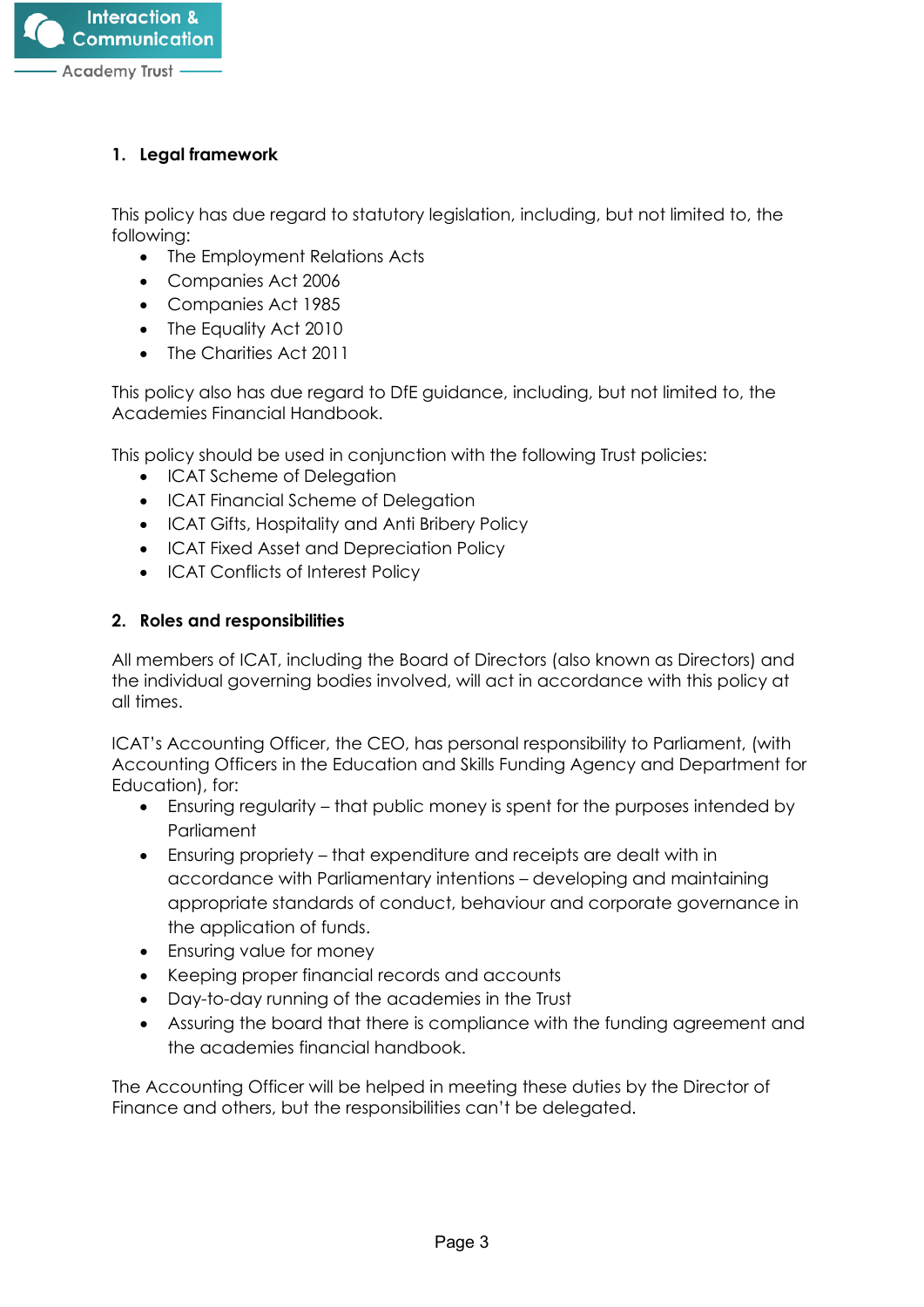

ICAT's Board of Directors is responsible for:

- The overall administration of ICAT's finances.
- Approval of ICAT's annual accounts and financial statements.
- Ensuring that funds are received according to the Trust's funding agreement and each academy's funding agreement and are used only for the purposes intended.
- Approving the annual budget, consolidated budget, central budget and each individual academy's budget, as well as changing any material where necessary.
- Approving ICAT financial plans.
- Ensuring an appropriate Scheme of Delegation is in place.
- Ensuring assets are effectively managed.
- Ensuring accurate accounting records are maintained.
- Receiving the annual audit report.
- Appointing the Resource, Audit & Renumeration Committee and approving its terms of reference.
- Appointing the Trust Accounting Officer.

The above major responsibilities are unlikely to change, but other financial responsibilities are set out in the relevant sections of the Scheme of Delegation, which is available on the ICAT website and schools' websites. To avoid duplication and the risk of contradiction, they are not set out again here.

The ICAT Central Team is made up of the CEO, Director of Finance and Director of Operations.

The Senior Management Team comprises of the above in addition to the Principal of each school.

The Senior Leadership Team is based in each school and is individual to each school in the Trust.

## <span id="page-4-0"></span>**3. Budget setting**

The budget is a working document which may need revising throughout the year as circumstances change. Any significant revision will be reported to the Resource, Audit & Renumeration Committee and the LGBs, as well as the board of Directors.

The budget planning process follows an annual planning cycle and consists of the following four phases:

- Planning
- Budget setting
- Monitoring
- Review

The budget process incorporates the following elements:

• Forecasts of likely pupil numbers to estimate the amount of DfE grant available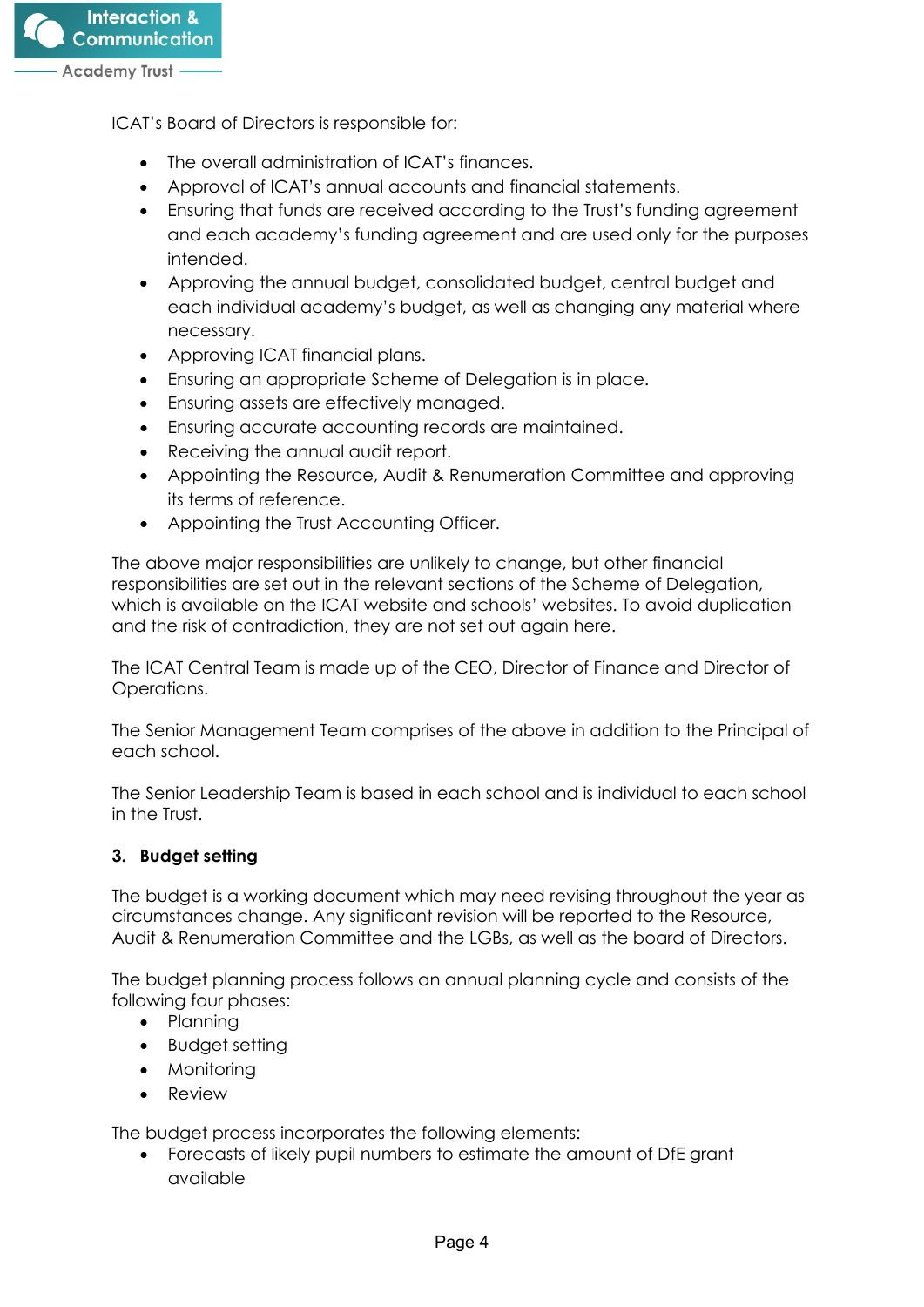

- Review of other income sources
- Review of past performance against budgets
- Identification of potential efficiency and budget containment actions
- An annual review of expenditure headings to reflect known changes and expected variations in costs, such as pay increases, inflation or other anticipated changes

Each school within ICAT will have an independent budget which will be managed by the School Business Management, Principal and overseen by the LGB

• The detailed budget will be prepared by the School Business Manager (SBM) and agreed by the LGB. However, it will also have to be approved by the board of Directors, advised by Resource, Audit & Renumeration Committee They will carry out checks including, but not limited to, that the total spend is within the Trust's budget limits for that school and that the budget will meet requirements for regularity, propriety and value for money.

A balanced budget for the forthcoming financial year will be approved by the full Board of Directors, and this approval will be minuted.

The annual budget will reflect the best estimate of the resources available to ICAT for the forthcoming year and will detail how those resources will be utilised, establishing clear links to support the objectives identified in the school improvement plans.

Both medium-term and short-term financial plans are prepared for ICAT and each of the schools in ICAT.

As part of the development planning process, the medium-term financial plans are prepared. The development plan indicates how each academy's educational aims and other objectives are going to be achieved within the expected level of resources over the next three years.

The development plan provides the framework for the annual budget.

Draft budgets will be presented to the Principals and LGBs, as well as to the Director of Finance and Board of Directors, together with a supporting report for approval.

Once the budget is agreed, this will be communicated to all responsible budget holders to ensure they are aware of the overall budgetary constraints.

#### <span id="page-5-0"></span>**4. Budget management and monitoring**

In order to implement a smooth-running planning process, the Director of Finance will create a budget timetable which outlines important dates, such as when information will be collected, including salary information and estimated budget allocation.

A continuous review of the aims and priorities of the strategy will be undertaken based on the monitoring and analysis performance.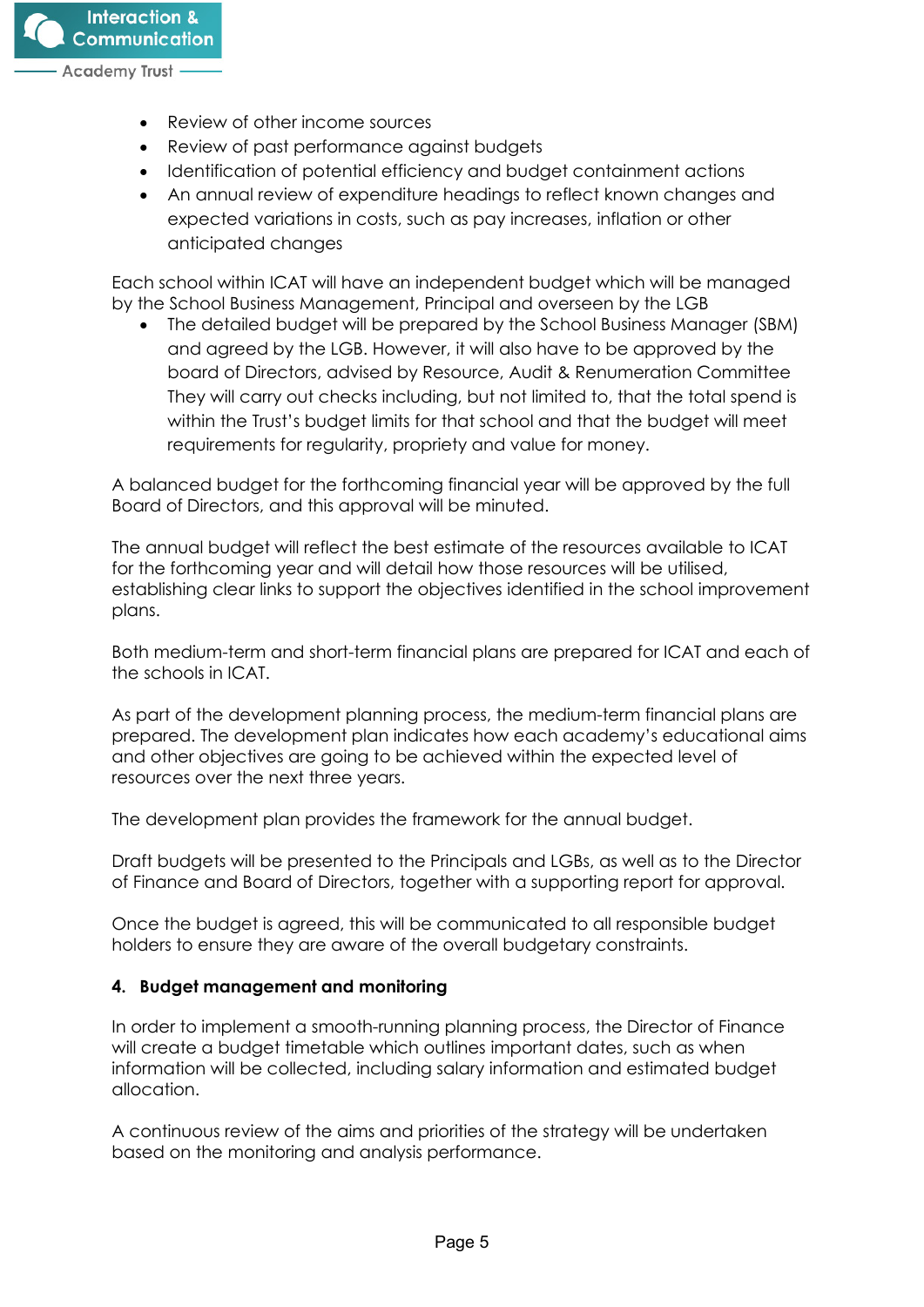

Each SBM is responsible for monitoring income and expenditure in his or her academy throughout the year, reporting to the LGB as appropriate, and feeding information and reports to the Director of Finance to assist in preparing monthly reports to the board and others.

A three-year budget forecast will be prepared when the budget for the current financial year is being set.

In the event of a potential deficit budget being set, this will be referred to the Board of Directors to determine if there is any alternative, as Education Funding Agency approval is required.

The Director of Finance will prepare monthly reports for ICAT and all the academies within ICAT, which detail actual income and expenditure against the budget. These will be discussed and reviewed on a monthly basis with the Chair of Directors and Accounting Officer (CEO). The monitoring process will be effective and timely in highlighting variances in the budget so that differences can be investigated, and action taken where appropriate.

The Resource, Audit & Renumeration Committee will continually monitor the quality of the financial information presented to them in order to ensure that what is provided remains appropriate, particularly in terms of its timing, level of detail and narrative.

ICAT will submit financial returns to the DfE in the required format and by the required deadlines, as notified by the DfE year-on-year.

## <span id="page-6-0"></span>**5. Register of interests**

All schools within ICAT will act in accordance with the Conflicts of Interest Policy. It is important for all ICAT Members, Directors, Local Governors and staff members with significant financial powers to demonstrate that they do not benefit personally from decisions they make in regard to the spending of public money.

To avoid any misunderstanding that may arise, all ICAT Members, Directors, Local Governors and staff members with significant financial powers are required to declare any financial interests they have in companies or individuals from whom ICAT may purchase goods or services. The disclosures also include business interests of relatives, partners and business partners, where influence could be exerted over a Governor or a member of staff by that person.

All potential conflicts of interest will be recorded in the Register of Interests, parts of which will be open to public inspection.

Further details are provided in the Conflicts of interest policy.

#### <span id="page-6-1"></span>**6. Purchasing, procurement and returns**

To maintain integrity concerning the use of public funds, the following general principles will be adhered to: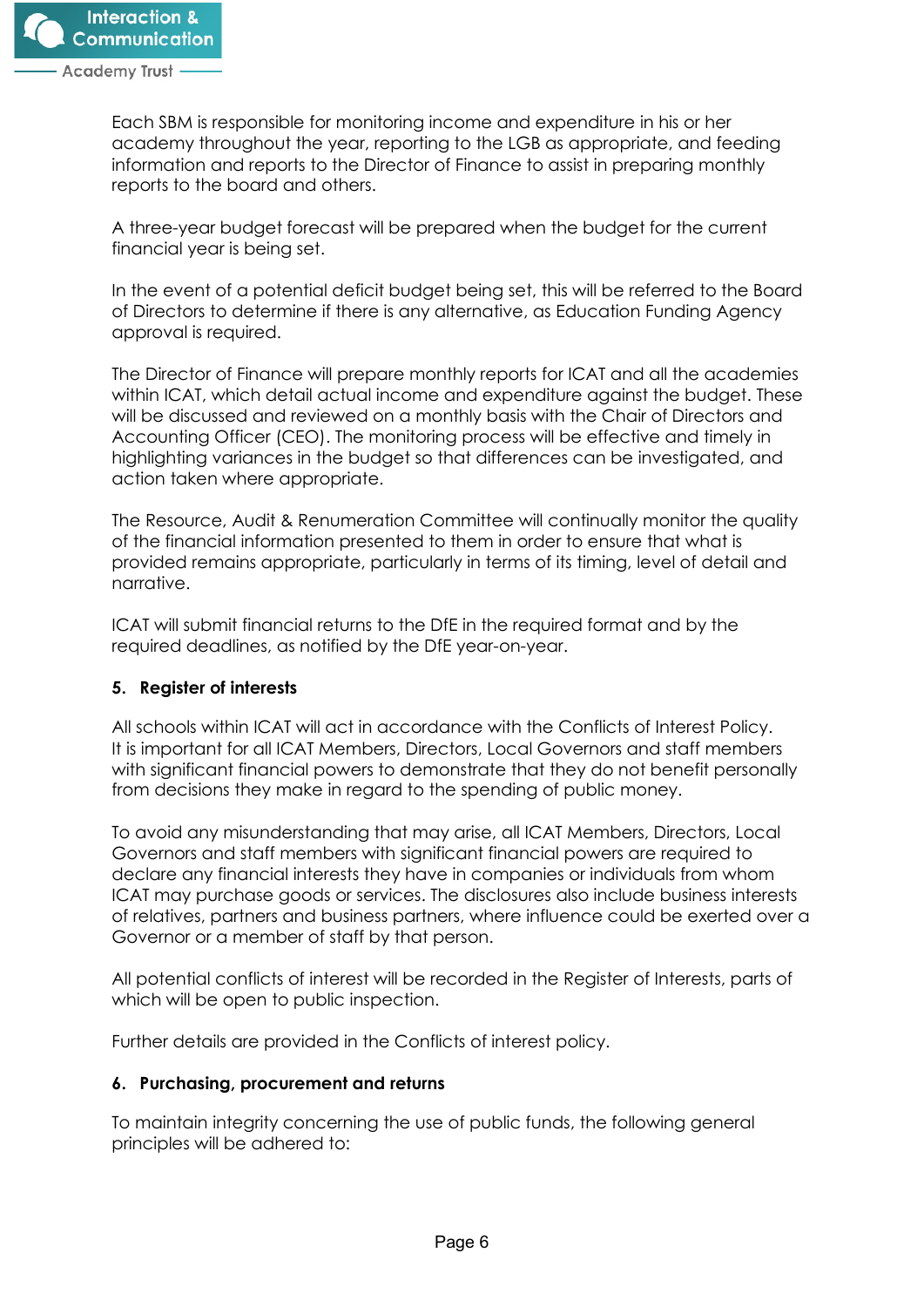- Probity it must be demonstrable that there is no corruption or private gain involved in the contractual relationships of ICAT.
- Accountability ICAT is publicly accountable for its expenditure and the conduct of its affairs.
- Fairness all those dealt with by ICAT are dealt with on a fair and equitable basis.

To promote the achievement of value for money and impartiality in the selection of suppliers, the following procedures for purchasing shall be followed for the values of different purchases:

- Purchases up to £5,000 will, wherever practicable be on a competitive basis, information shall be obtained from LA circulars, catalogues, company representatives, telephone calls, etc. to enable an informed choice to be made and evidence retained in writing of the reason for the choice. The Principal or SBM should approve all purchases over £1,000.
- Purchases between £5,001 & £15,000:
	- o A minimum of three written tenders shall be requested and retained. Before purchasing the order must be approved by the Director of Finance.
- Purchases between £15,001 & £160,000
	- o At least four written tenders shall be obtained. Invitations to tender stating the nature of the contract and the last date for receipt of tenders shall be sent to not less than four suitable contractors. Please see tendering procedures at Appendix A
	- o Before purchasing it must be discussed with the Director of Finance and approval given by the Resource, Audit and Risk board.
	- o such tenders will need to be advertised via the Government's enotification service called Find a Tender (FTS) which will be used to post and view public sector procurement notices. Please see FTS rules and thresholds as these may vary from time to time
- Purchases in excess of £160,000
	- o At least five written tenders shall be obtained in accordance with the methods described above. Please see tendering procedures at Appendix A
	- o Before purchasing it must be approved by the Board of Directors.
	- o such tenders will need to be advertised via the Government's enotification service called Find a Tender (FTS) which will be used to post and view public sector procurement notices. Please see FTS rules and thresholds as these may vary from time to time

Note: If, in some instances, fewer than the required number of tenders are returned, the delegated person/body shall consider if the tenders obtained demonstrate a sufficiently competitive process which will bring value for money.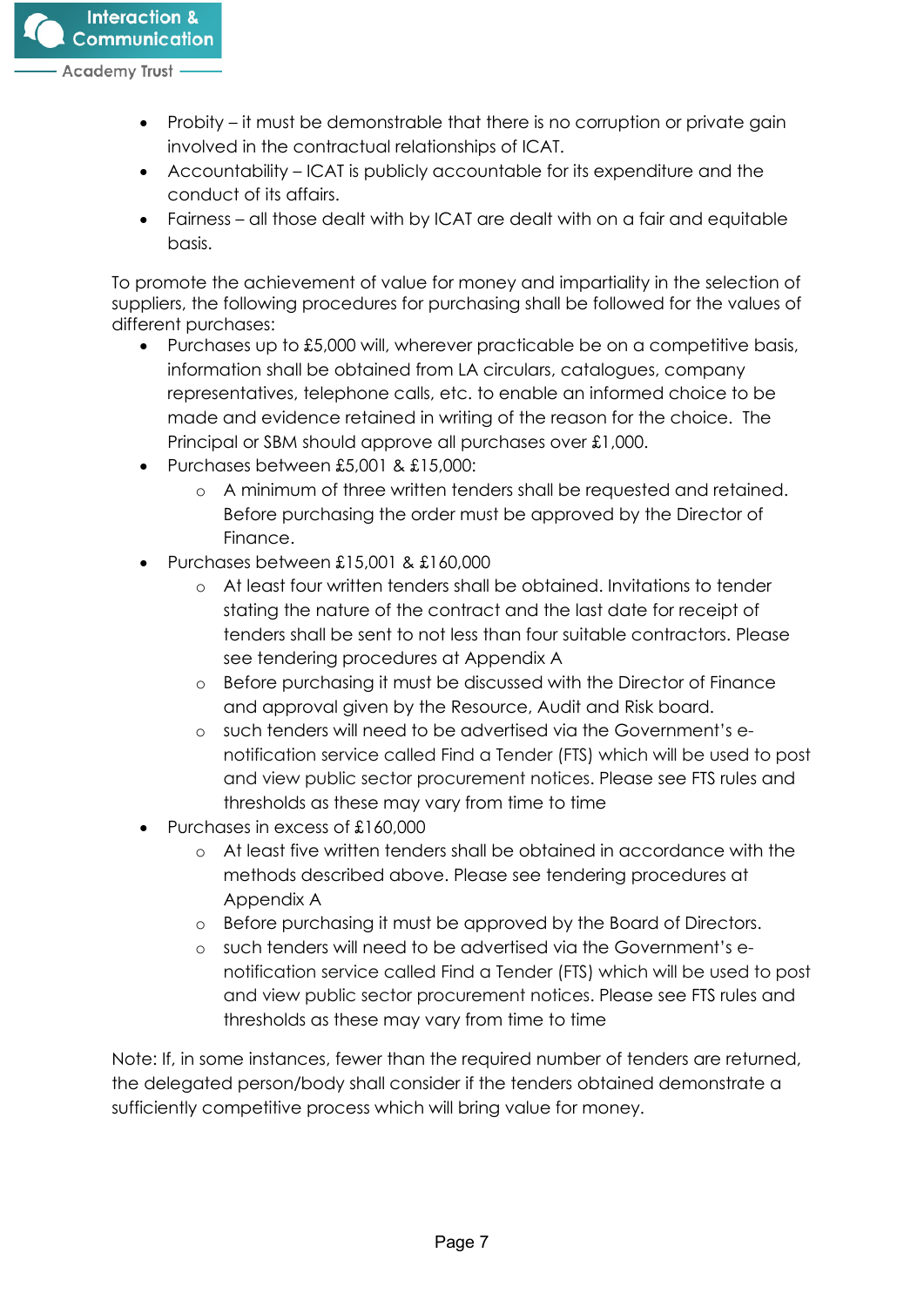

An accepted tender will be one that is economically most advantageous, unless it can be demonstrated that this is not the best option for ICAT and other factors outweigh any monetary savings.

Tenders shall be received in a plain sealed envelope without any mark indicating the sender and shall be opened at the time and date indicated, by at least two persons representing the school. A record shall be made of the tenders submitted and the tender accepted.

# **Day to day purchasing**

Except for petty cash purchases and charge card purchases, all school purchases must be submitted for prior authorisation using the school requisition form/purchase order. This must be duly authorised and hand signed by the Director of Finance, CEO, Principal, SBM or other Member of SLT before incurring expenditure.

Please refer to the relevant section for signatory limits.

When a purchase requisition has been authorised the school's Finance Officer can order the goods using the Trust's accounting system PS Financials.

PS Financials will be set up in a way that requires the use of authorised suppliers and aims to enforce appropriate segregation of duties so that it is not possible for one person to order, receive and pay for any item, unless in exceptional staffing circumstances.

When purchasing consideration should be given to ensure opportunities are used to obtain economies of scale, i.e. can schools in the Trust bulk buy the same item All orders where goods are physically received in school must have a signed delivery note by someone other than the person placing the order or paying the invoice.

All orders where no goods are received in school must have the invoice signed by the person who has received the service i.e. Site Manager for maintenance work. Orders must never be made for the purchasing of items or services for personal use.

## **7. Academy bank account**

The Trust banks with Lloyds Banking Group and each academy has an enabling account and a Charitable Trust account. There is also a central bank account for the Trust.

## **Commercial online banking**

The Lloyds Commercial Online banking is administered by the Director of Finance. Each school has at least three authorised signatories who must be part of the SLT or SMT and agreed by the CEO/Principals and Director of Finance, this will usually be the Principal, Deputy Principal and SBM. All transactions must be authorised by two of the signatories.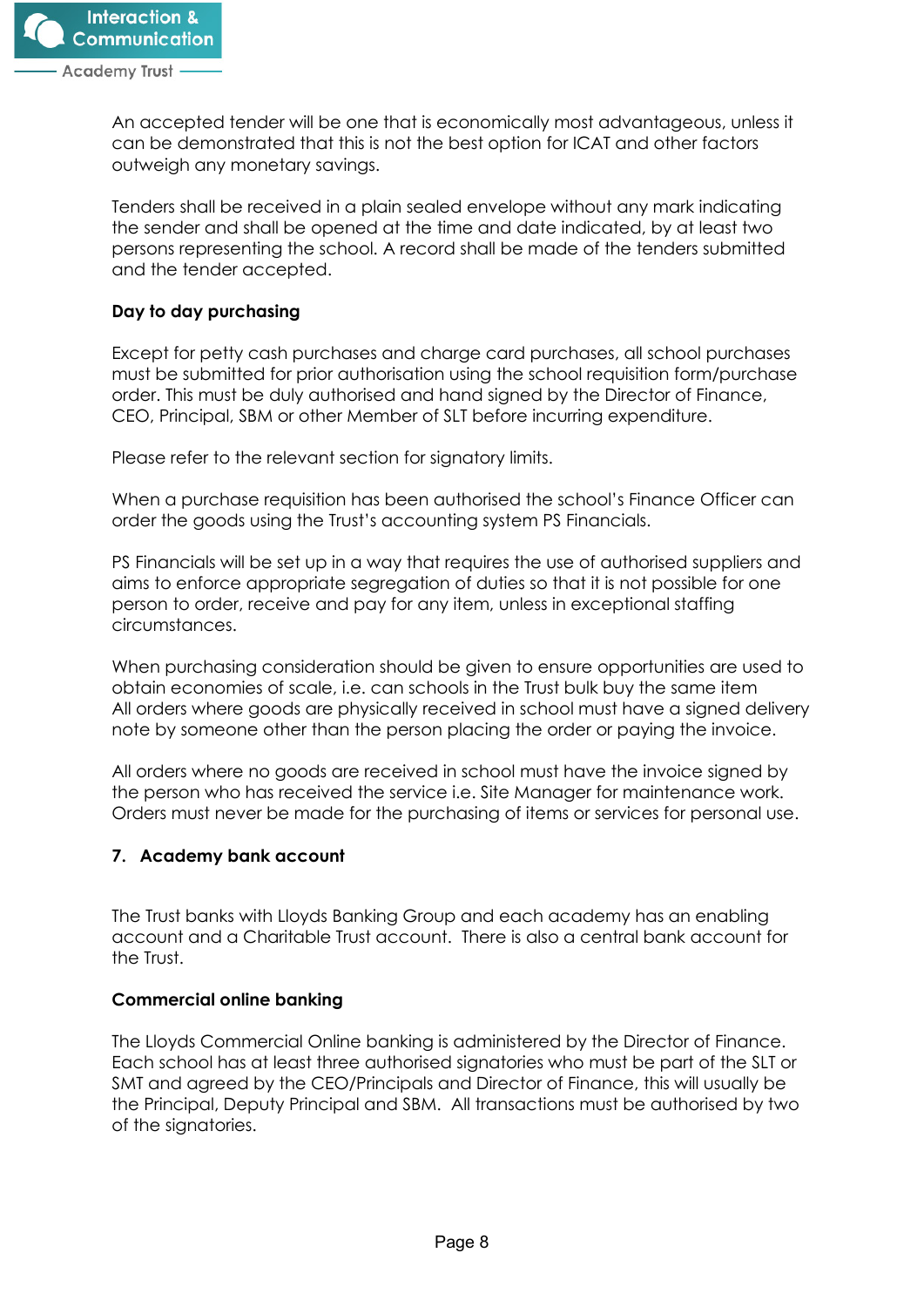

Each Finance Officer has access to Lloyds Commercial Online to enable them to upload BACs runs and download bank statement only.

Where possible all invoices should be paid by BACs through Lloyds Commercial Online or on the schools printed cheques.

## <span id="page-9-0"></span>**8. Income and expenditure**

The main source of income for ICAT and the schools involved is through High Needs funding from the Local Authorities and the GAG funding from the Education and Skills Funding Agency.

The schools and Trust monitor the receipt of grants, ensuring that all grants due to the schools within ICAT are appropriately collected.

ICAT collects income from parents/carers via numerous methods including, but not limited to, the following:

- School meals
- Trips and residential visits
- Book bags and uniform
- Additional nursery places
- Breakfast and after school club lettings
- Reimbursements from various parties and activities
- Letting the land

There are two main areas of expenditure:

- Salaries this forms the largest element of expenditure.
	- o Salaries of all staff members will be reviewed on an annual basis by the Resource, Audit and Risk Committee, taking advice as required.
	- o Special procedures may apply to some staff such as the Senior Management Team. See the Scheme of Delegation.
	- o Please see the Pay Policy for further details.
	- o The Director of Finance/SBM will cost all pay awards, incremental progression and performance led pay increases, using known figures and estimates, when preparing the draft budget using HCSS budgeting tool.
- Premises maintenance:
	- o For non-PFI schools, a combination of maintenance surveys and historical costs will form the basis for planned maintenance. An allowance for unexpected contingencies, as well as for any small new works which may be proposed in-year should be built into each school's budget
	- o For PFI schools, maintenance is undertaken by the PFI provider in accordance with the contract.

No debts of £250 or more will be written off without the express approval of the Director of Finance or Board of Directors. Any debts below £250 should be agreed by the Principal and will be recorded by the School Business Manager.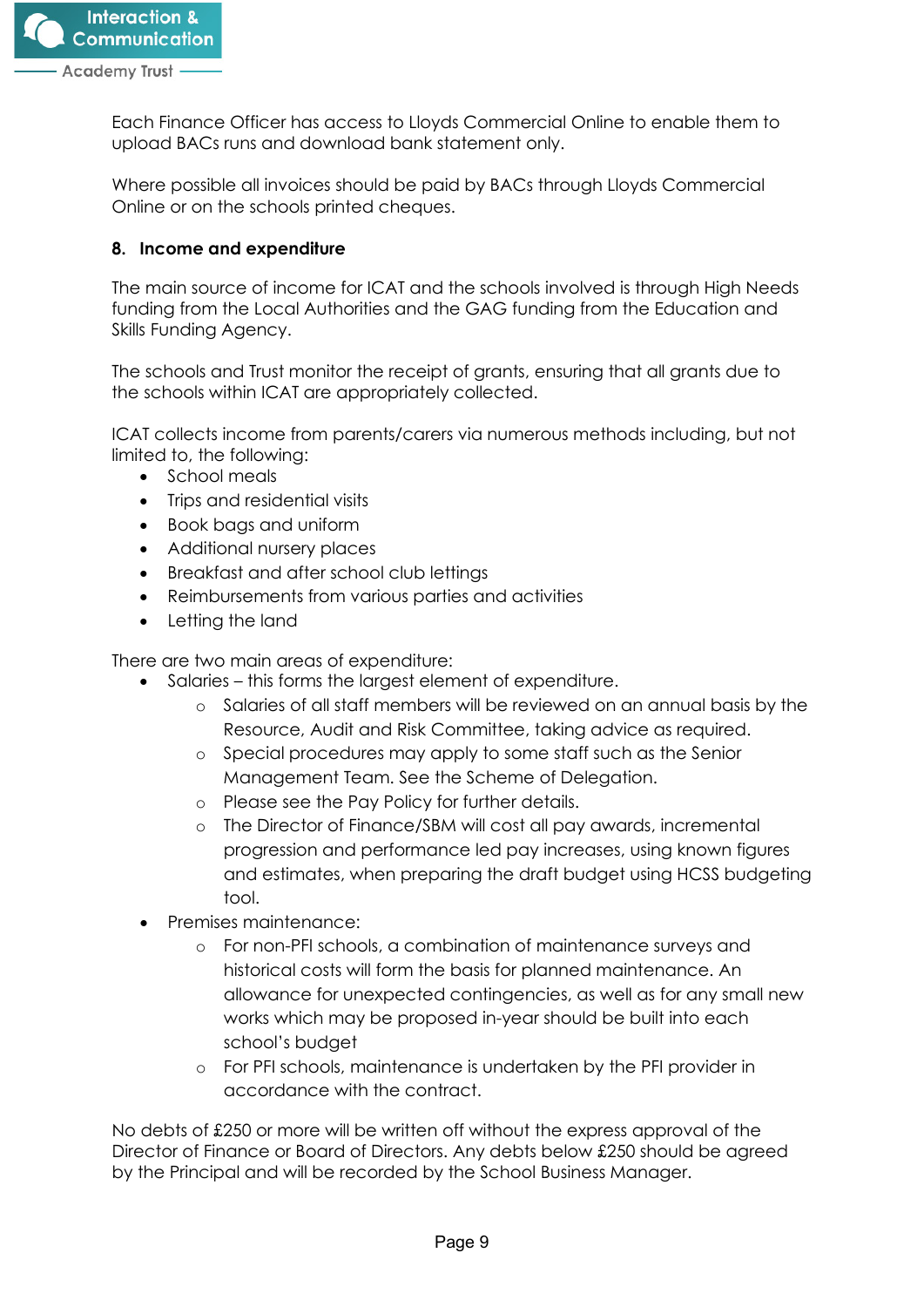The SBM will keep an up-to-date record of the income and expenditure for their individual school. The Director of Finance will keep an up-to-date record of the income and expenditure for the Trust.

Any money collected in return for goods or services such as a school trip, will be banked in its entirety in the appropriate bank account by the SBM. The SBM is responsible for preparing reconciliations between the sums collected, the sums deposited at the bank and the sums posted to the accounting system.

# **9. Charge card purchasing**

#### **The Director of Finance is the administrator for the scheme. It is the responsibility of the card holder to ensure their card is kept secure at all times and only used by themselves for school purchases.**

Only persons identified by the Director of Finance/CEO will hold a charge card. All charge card expenditure should be detailed on a school requisition form/purchase order and authorised as per the aforementioned signatory limits.

If the charge cards are lost or stolen it must be reported to the Director of Finance immediately, as should any misuse or suspected fraud.

Charge card statements are received by the card holder each month, these must be passed to the Finance Officer along with all supporting documents, including the signed delivery note and VAT invoice. The Finance Officer will check the transactions again the documents and highlight any anomalies immediately to the SBM. The SBM will check the transactions and authorise the charge card statement only once all appropriate evidence is in place and any anomalies resolved. Where the SBM is the holder of the charge card then another member of SLT should authorise the statement. All statements must then be processed through PS Financials and VAT claimed where possible.

## **10. Cash management**

All cheques and other methods authorising withdrawal of cash from any of ICAT's bank accounts will bear authorising signatures/electronic signatures in line with the Bank Mandate. Cheques/BACS will be signed by two authorised signatories.

A petty cash tin is kept at each school within ICAT, which is the responsibility of the SBM or Finance Officer, other than ICATs which is the responsibility of the Director of Finance.

The maximum amount to be stored in any tin is £500 which will be stored in a lockable cash box and where possible in a safe.

The SBM or Finance Officer is responsible for the management of petty cash and will:

- Ensure petty cash is held securely.
- Make reimbursements only on receipt of an authorised expense claim with a receipt signed by another member of staff confirming goods have been received into school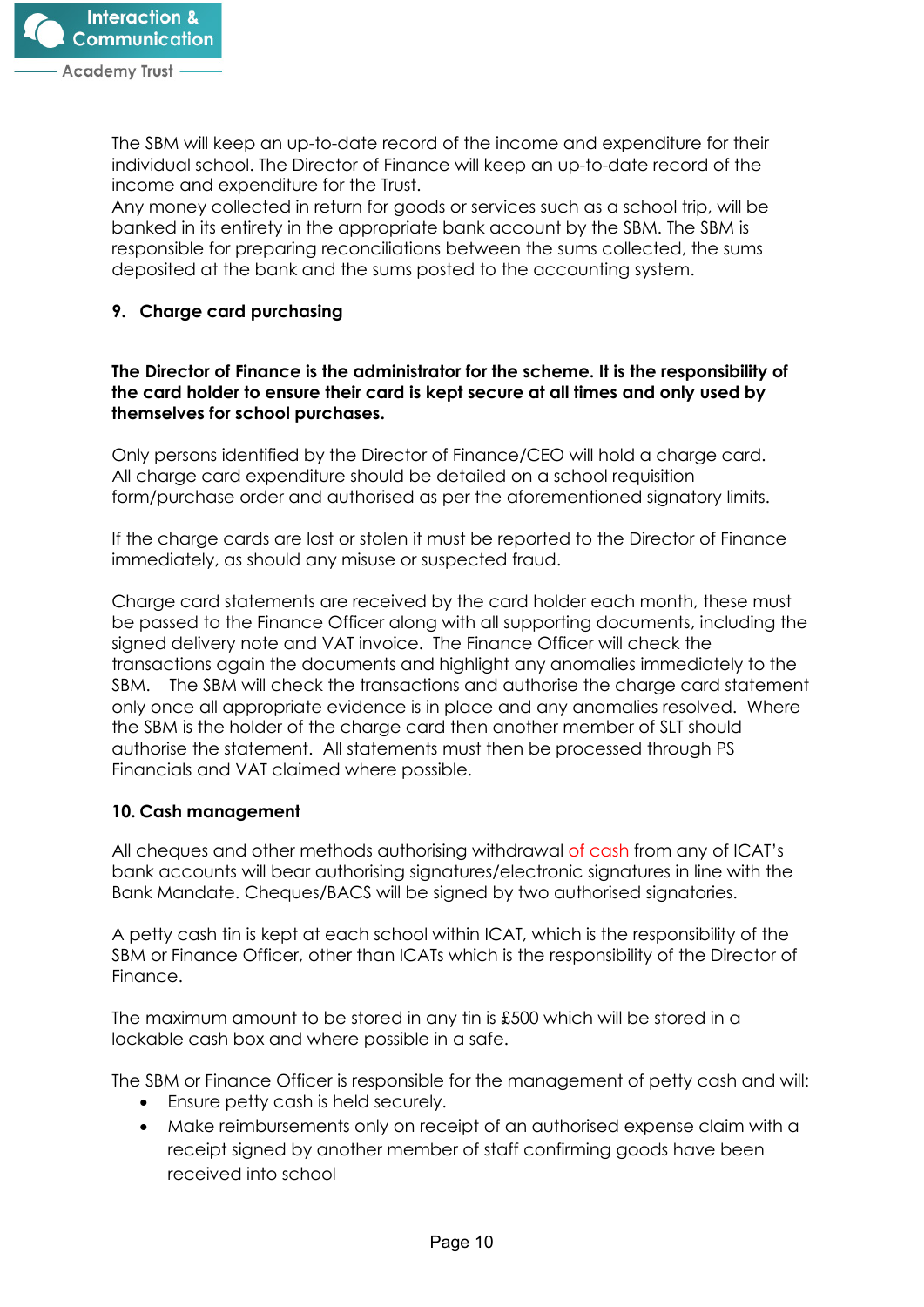

- Where payment is being made to the holder of the petty cash tin then a member of SLT must sign the payment
- In exceptional circumstances cash can be made available to staff in advance of a receipt being available; however, these are limited to small items under £35
- Reconcile petty cash monthly and signed off by the SBM or another member of delegated staff if the SBM is the holder of the tin
- Make the petty cash available for checking at any time
- Record all petty cash transactions as soon as possible

In the interests of security, individual petty cash transactions will be limited to £20. Any payments above £20 will be made via BACs. Where payment above £20 is being made to an authorised signatory then where possible 2 other signatories must authorise the payment.

Valid receipts for all goods must be submitted and authorised before petty cash is reimbursed.

• A "missing receipt" form is provided for use in emergencies. This must be authorised by the SBM/Director of Finance

The SBM or Finance Officer will be available to reimburse petty cash expenses and the recipient will sign a petty cash form to acknowledge receipt.

Details of monies held in the safe will reflect balances shown in the cash book.

It is the responsibility of the SBM to make all staff aware that only debit cards should be used when reclaiming money from school. They should also ensure no personal shopping is on the receipt.

## <span id="page-11-0"></span>**11. Payroll and staff payments**

Payroll forms the largest element of the school budget and it is therefore essential that financial procedures and internal controls in relation to payroll are properly implemented.

ICAT currently uses Dataplan for payroll processing and their online portal VERA. All variations to payroll control should be done using this system. Only persons identified by the Director of Finance, CEO and Principals will have access to this system.

All payroll transactions relating to any member of staff, permanent or casual, will be processed through the appropriate payroll system. Payments for employment will not be made through any other mechanism.

Each school within ICAT will act in accordance with the pay policies in force at all times.

The main elements of the payroll system include staff appointments, payroll administration and payments.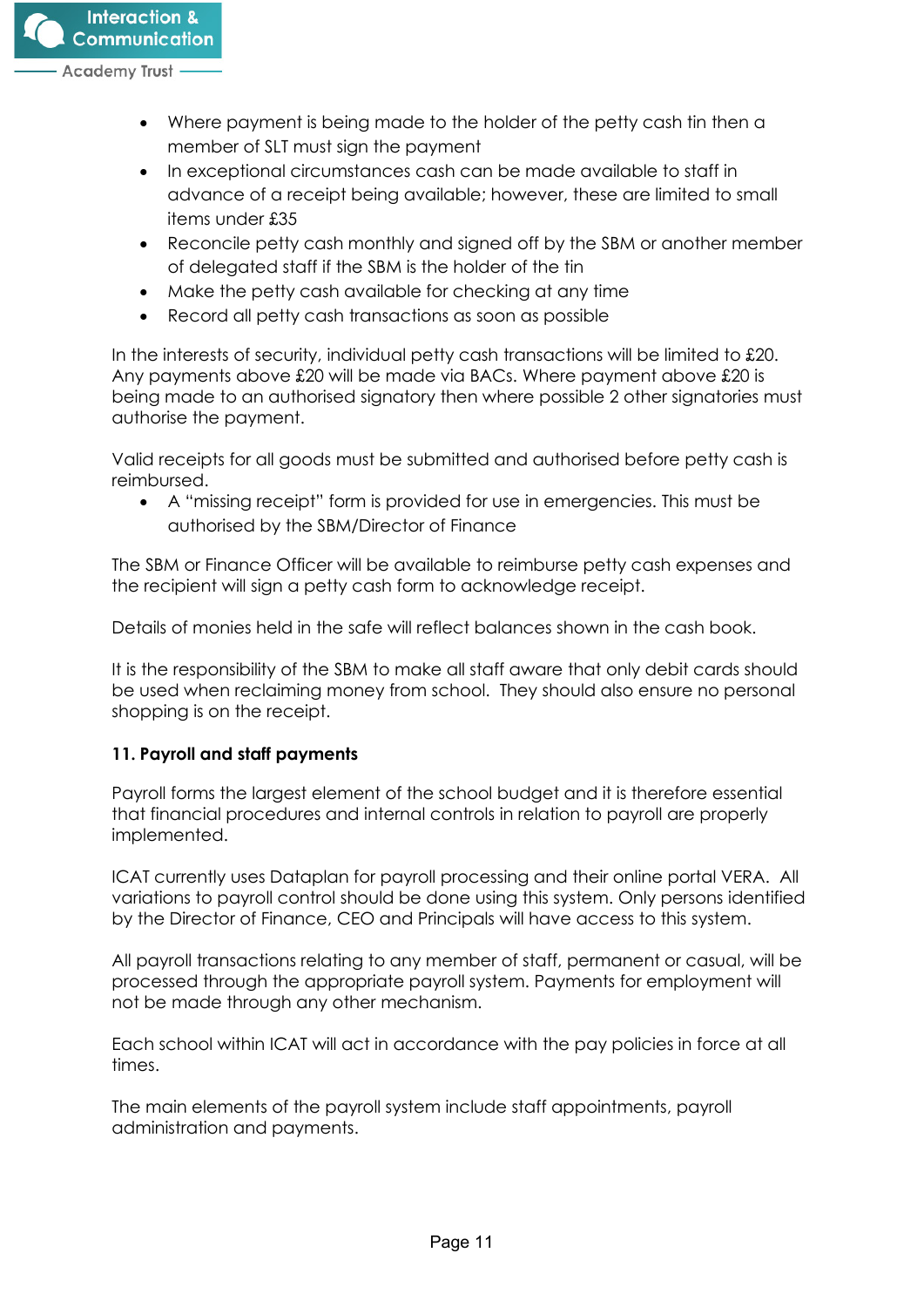

The Principal/CEO, Director of Finance, Director of Operations and SBMs are responsible for ensuring that:

- Payments are made only to bona-fide employees.
- Payments are in accordance with individuals' conditions of employment.
- Deductions, including income tax, national insurance and pensions, are properly administered.
- Payments are made only in respect of services provided to the school.
- Any amendments to the payroll, i.e. overtime, unpaid leave etc should be authorised by the SBM and or Principal before being processed through VERA. To ensure segregation of duties the HR Officer or Finance Assistant must process all amendments. The Director of Finance and Director of Operations are able to authorise or process for any of the schools if needed.
- All amendments to staff including starters, leavers and changes to contracts or personal details must be processed using "Smart forms" by the HR Officer or Finance Assistant. The Director of Finance and Director of Operations are able to authorise or process for any of the schools if needed.

Once Dataplan have prepared the first version of the monthly pay run the HR Officer/Finance Assistants must check that the nett pay for each member of staff is correct, making comments for any variances from the prior month. Once the final version is ready the SBM and Principal must sign the payroll reports. The SBM can then approve the payroll run on VERA. The Director of Finance and Director of Operations are able to authorise or process for any of the schools if needed.

The Director of Finance is responsible for the central payroll.

Each SBM is responsible for keeping VERA up to date. This will include the following information about staff Members:

• During the spring term each year, the SLT and SBM will review staffing requirements for the following academic year and propose any changes. Any proposed changes to the SLT structure will be reviewed and approved by the Resource, Audit and Risk Committee.

The Resource, Audit and Risk Committee are responsible for authorising the following salary changes as recommended by the Renumeration Committee:

- Pay awards for all staff
- Staffing structure changes
- Performance related pay progression

The payroll provider will be continuously monitored and reviewed by the Director of Finance.

Payment for staff expenses, including mileage claims, will be made on receipt of an authorised expense claim form having followed the Expenses Policy. Payment will be made by cheque/BACS.

Tax arrangements for senior employees: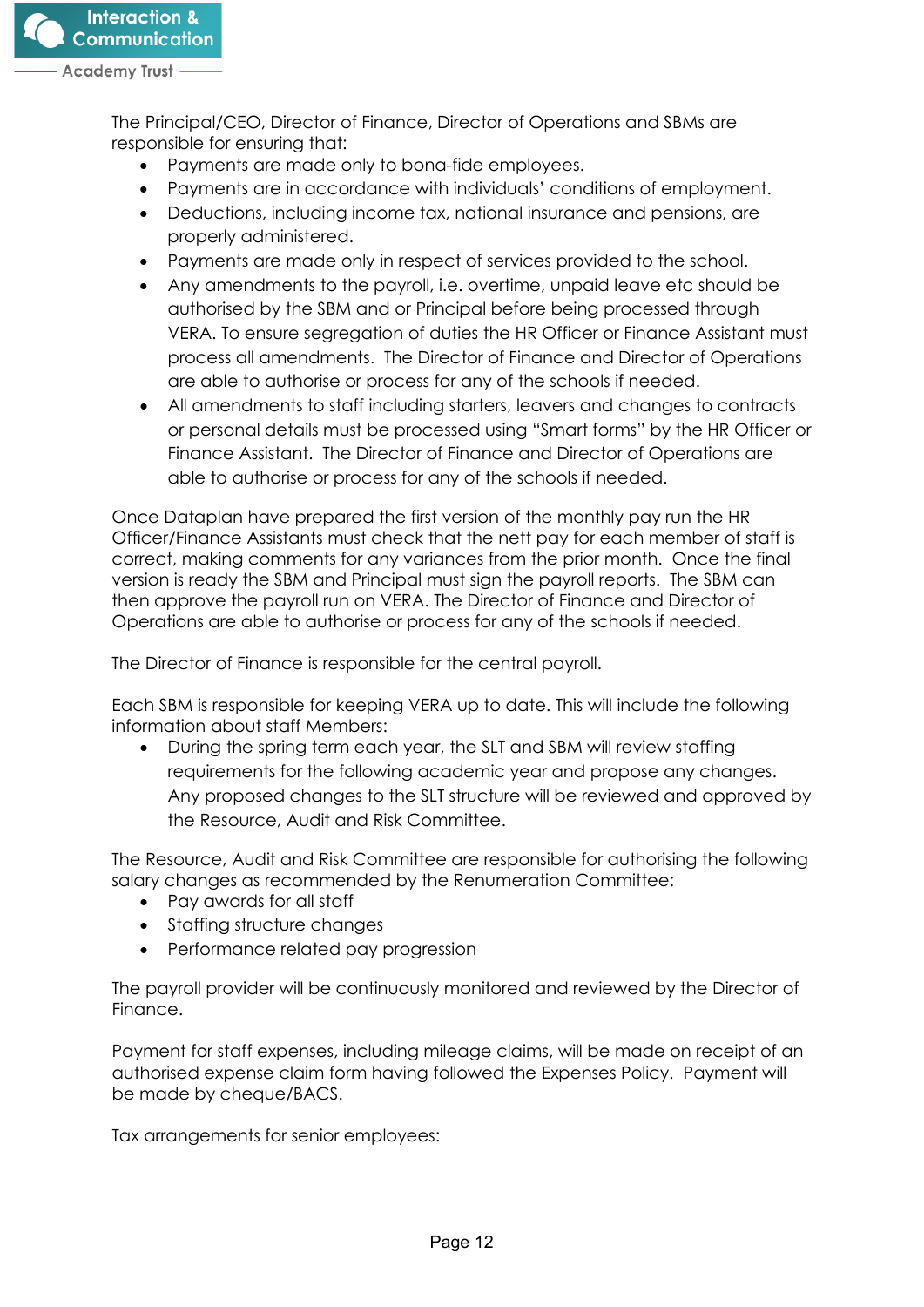The Trust will ensure its senior employees' payroll arrangements fully meet their tax obligations and comply with HM Treasury's guidance about the employment arrangements of individuals on the avoidance of tax. This is described in HM Treasury's Review of the Tax Arrangements of Public Sector Appointees which explains that senior managers with significant financial responsibilities should be exclusively on payroll, and therefore subject to Pay As You Earn with income tax and NI contributions deducted at source. Failure to comply with these requirements can result in a fine by HM Treasury. The external payroll provider will sign an annual commitment to this effect.

# **12. Special payments**

## **Novel, contentious, and repercussive transactions**

Novel, contentious and/or repercussive transactions must always be referred to ESFA for prior approval. ESFA may refer such transactions to HM Treasury for approval, so trusts should allow sufficient time for proposals to be considered.

- Novel transactions are those of which the academy trust has no experience, or are outside its range of normal business.
- Contentious transactions are those that might cause criticism of the trust by Parliament, the public or the media.
- Repercussive transactions are those likely to cause pressure on other trusts to take a similar approach and hence have wider financial implications.

## **Other Special Payments**

Certain transactions by public bodies may fall outside their usual planned range of activity and may exceed statutory and contractual obligations. HM Treasury calls these special payments, (see annex 4.13 of Managing Public Money), and are subject to greater control than other payments. They include:

- staff severance payments
- compensation payments
- ex gratia payments.

## **Special staff severance payments**

Special staff severance payments are paid to employees outside statutory or contractual requirements when leaving public employment. They are different to ex gratia payments.

If a Trust is considering a staff severance payment above statutory or contractual entitlements, it must consider the following issues before making a binding commitment:

- that the proposed payment is in the Trust's interests
- whether the payment is justified, based on legal assessment of the Trust's chances of successfully defending the case at employment tribunal. If there is a significant prospect of losing the case, a settlement may be justified, especially if the costs of a defence are likely to be high. Where a legal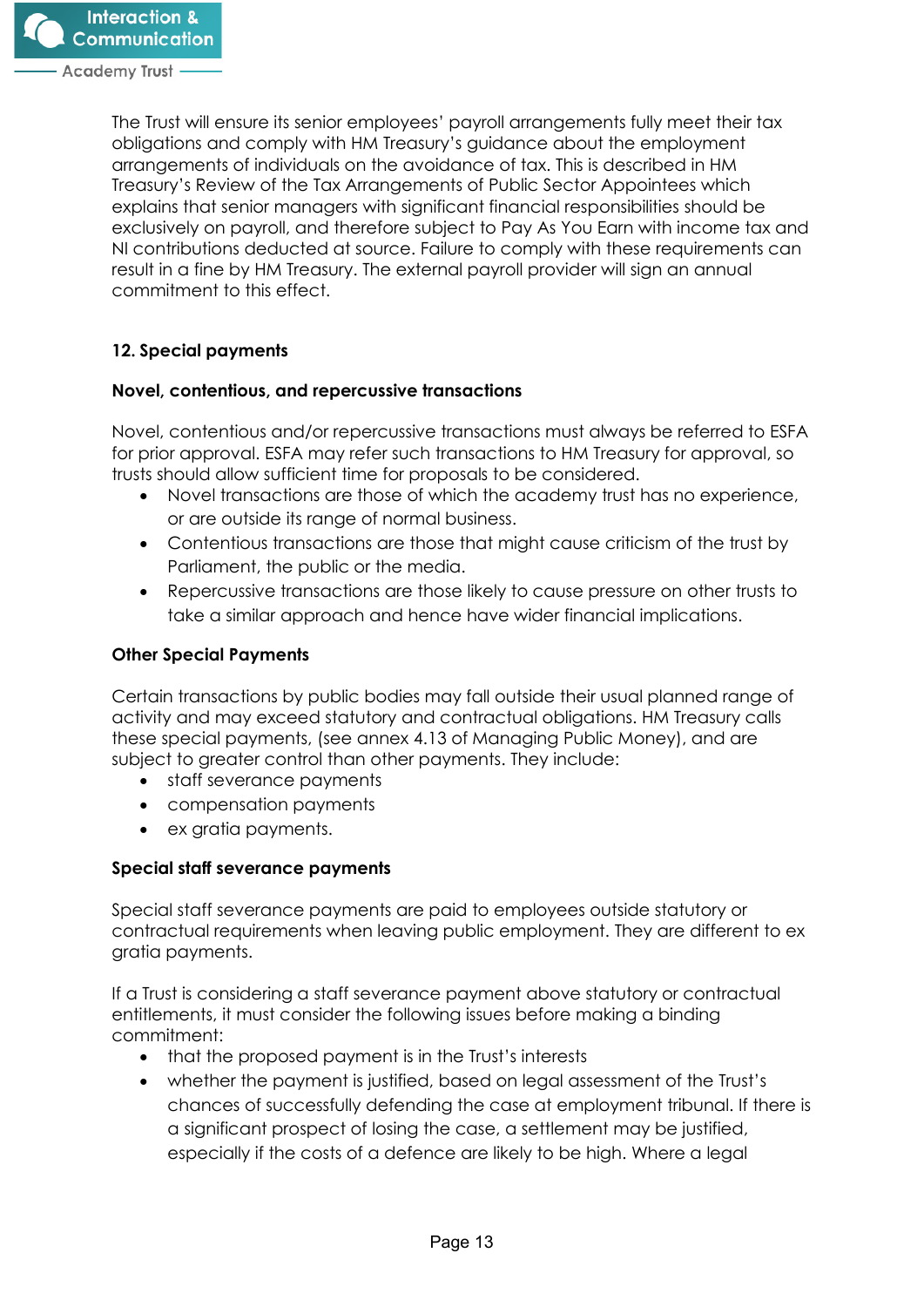

assessment suggests the Trust is likely to be successful, a settlement should not be offered

• if the settlement is justified, the Trust would need to consider the level of settlement. This must be less than the legal assessment of what the relevant body (e.g. an employment tribunal) is likely to award.

Staff severance payments should not be made where they could be seen as a reward for failure, such as gross misconduct or poor performance. The only acceptable rationale in the case of gross misconduct would be where legal advice is that the claimant is likely to succeed in an employment tribunal because of employment law procedural errors. In the case of poor performance, an acceptable comparison would be the time and cost of taking someone through performance management and capability procedures.

The Trust has delegated authority to approve individual staff severance payments provided any non-statutory/non-contractual element is under £50,000 gross (i.e. before income tax or other deductions). Where the Trust is considering a nonstatutory/non-contractual payment of £50,000 or more, (gross, before deductions), Education Skills Funding Agency (ESFA) prior approval must be obtained before making any binding offer to staff. ESFA will refer such transactions to HM Treasury, so Trusts should allow sufficient time for proposals to be considered. Examples of approval requirements are as follows:

| Statutory/contractual<br>payment |          | Non-statutory/non-<br>contractual<br>payment | <b>ESFA/HM Treasury</b><br>approval required? |
|----------------------------------|----------|----------------------------------------------|-----------------------------------------------|
| £30,000                          | $\,{}^+$ | £30,000                                      | <b>No</b>                                     |
| £60,000                          | $\,{}^+$ | £30,000                                      | <b>No</b>                                     |
| £30,000                          | $\,{}^+$ | £50,000                                      | $Yes - for £50,000$                           |

Trusts should demonstrate value for money by applying the same scrutiny to a payment under £50,000 as those over £50,000 and have a justified business case. Settlements must not be accepted unless satisfying the conditions in this handbook and in ESFA's guidance and submission template.

#### **Use of confidentiality clauses**

The Trust must ensure confidentiality clauses associated with staff severance payments do not prevent an individual's right to make disclosures in the public interest (whistleblowing) under the Public Interest Disclosure Act 1998.

## **Compensation payments**

Compensation payments provide redress for loss or injury, for example personal injuries, traffic accidents or damage to property. If a Trust is considering a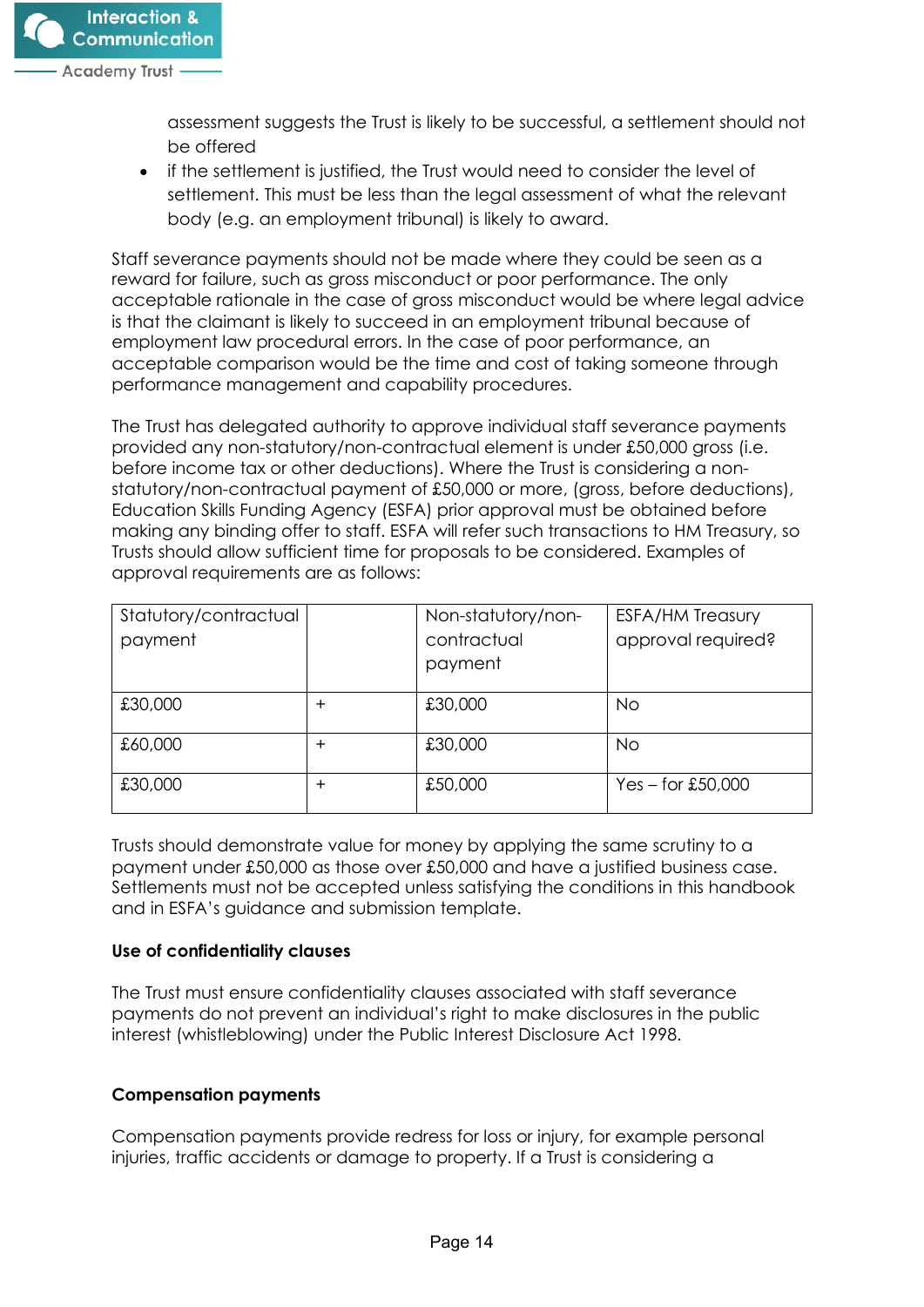

compensation payment, it must base its decision on a careful appraisal, including legal advice where relevant, and ensure value for money.

Trusts have delegated authority to approve individual compensation payments provided any non-statutory/non-contractual element is under £50,000. Where the Trust is considering a non-statutory/non-contractual payment of £50,000 or more ESFA's prior approval must be obtained. ESFA will refer such transactions to HM Treasury.

Trusts should consider whether cases reveal concerns about the effectiveness of internal control systems and take steps to correct failings.

## **Ex gratia payments**

Ex gratia payments are another type of transaction going beyond statutory or contractual cover, or administrative rules.

Ex gratia transactions must always be referred to ESFA for prior approval. HM Treasury approval may also be needed. If Trusts are in doubt about a proposed transaction, they should seek ESFA advice.

#### **Write-offs and entering into liabilities.**

The Trust must obtain ESFA's prior approval for the following transactions beyond the delegated limits described below:

- writing-off debts and losses
- entering into guarantees, letters of comfort or indemnities.

The delegated limits, subject to a maximum of £250,000, are:

- 1% of total annual income or £45,000 (whichever is smaller) per single transaction
- cumulatively, 2.5% of total annual income in any financial year per category of transaction for Trusts that have not submitted timely, unqualified accounts for the previous two financial years. This category includes new Trusts that have not had the opportunity to produce two years of audited accounts
- cumulatively, 5% of total annual income in any financial year per category of transaction for Trusts that have submitted timely, unqualified accounts for the previous two financial years.

In relation to these limits:

- the Trust should always pursue recovery of amounts owed to it, including overpayments, or erroneous payments. In practice, however, there will be practical and legal limits to how cases should be handled
- the Trust should only consider writing-off losses after careful appraisal, including whether all reasonable recovery action has been taken with the debtor, the Trust's insurers, or the risk protection arrangement, and should be satisfied there is no feasible alternative
- the amounts for write-offs are before successful claims from an insurer or the risk protection arrangement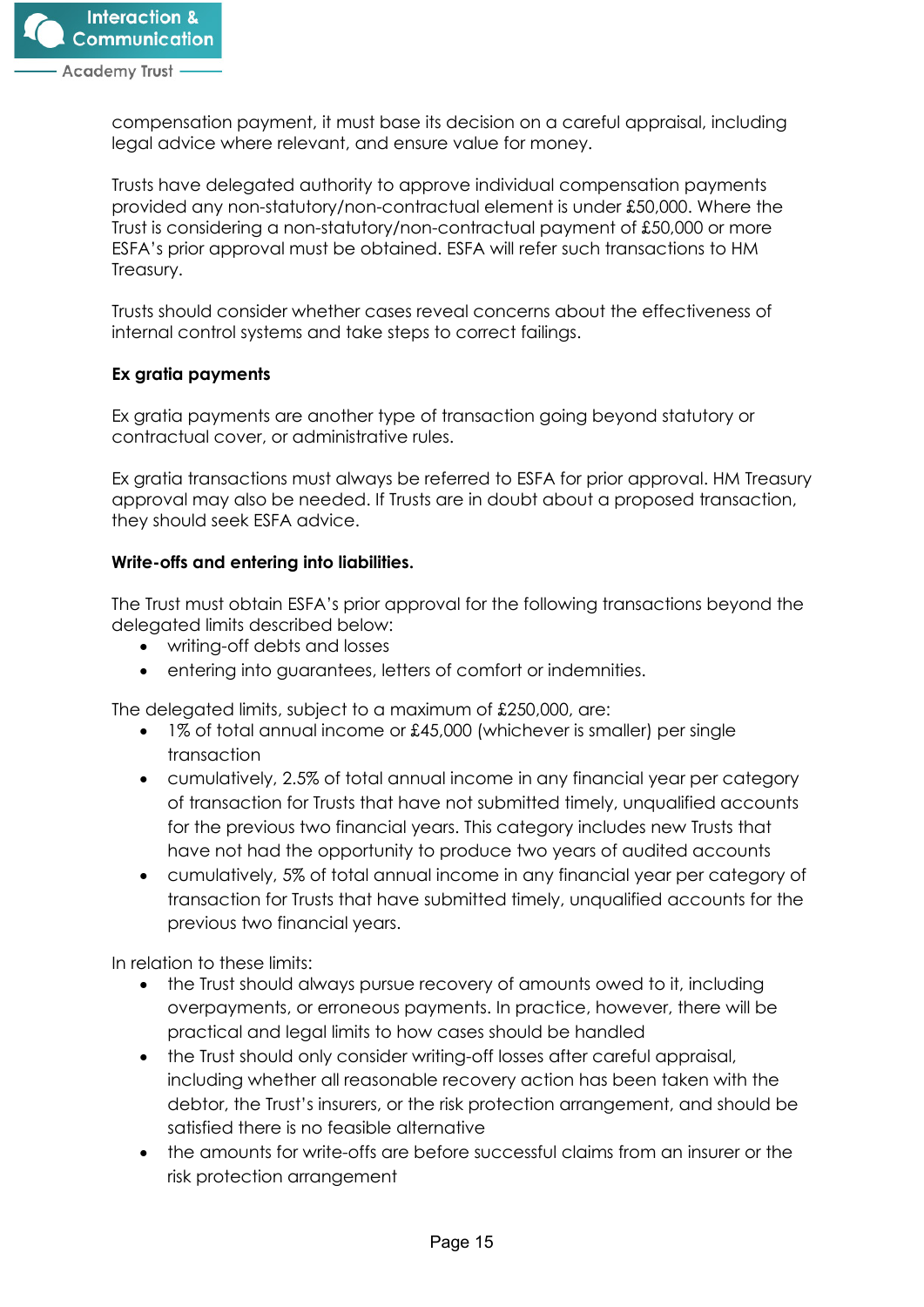

• total annual income is defined as grant income as disclosed in the Trust's last audited accounts. ESFA should be contacted if the Trust has not yet published their first audited accounts.

Before accepting liabilities by issuing guarantees, a letter of comfort or indemnity, the Trust should secure value for money by appraising the proposal through assessment of the costs and benefits of relevant options.

#### **Acquisition and disposal of fixed assets**

Trusts must obtain prior approval from ESFA for the following transactions:

- acquiring a freehold of land or buildings
- disposing of a freehold of land or buildings
- disposing of heritage assets, as defined in financial reporting standards, beyond any limits in the funding agreement for the disposal of assets generally.

Other than land, buildings and heritage assets, Trusts can dispose of other fixed asset without ESFA's approval subject to achieving the best price that can reasonably be obtained, and maintaining the principles of regularity, propriety and value for money.

#### **Leasing**

There are two types of lease:

- finance leases: these are a form of borrowing
- operating leases: these are not borrowing

Trusts must obtain ESFA's prior approval for the following leasing transactions:

- taking up a finance lease on any asset for any duration from another party, which are subject to the borrowing restrictions
- taking up a leasehold or tenancy agreement on land or buildings from another party for a term of seven or more years
- granting a leasehold interest, including a tenancy agreement, of any duration, on land and buildings to another party.

Other than the above, Trusts do not require ESFA's approval for operating leases. Trusts must ensure any lease maintains the principles of value for money, regularity and propriety.

Trusts should seek advice from their professional adviser and/or external auditor if they are in doubt over whether a lease involves borrowing.

## <span id="page-16-0"></span>**13. Remissions and charging**

Each individual school will act in accordance with ICAT's Charging and Remissions Policy at all times.

Payments for activities will be processed and recorded by the SBM.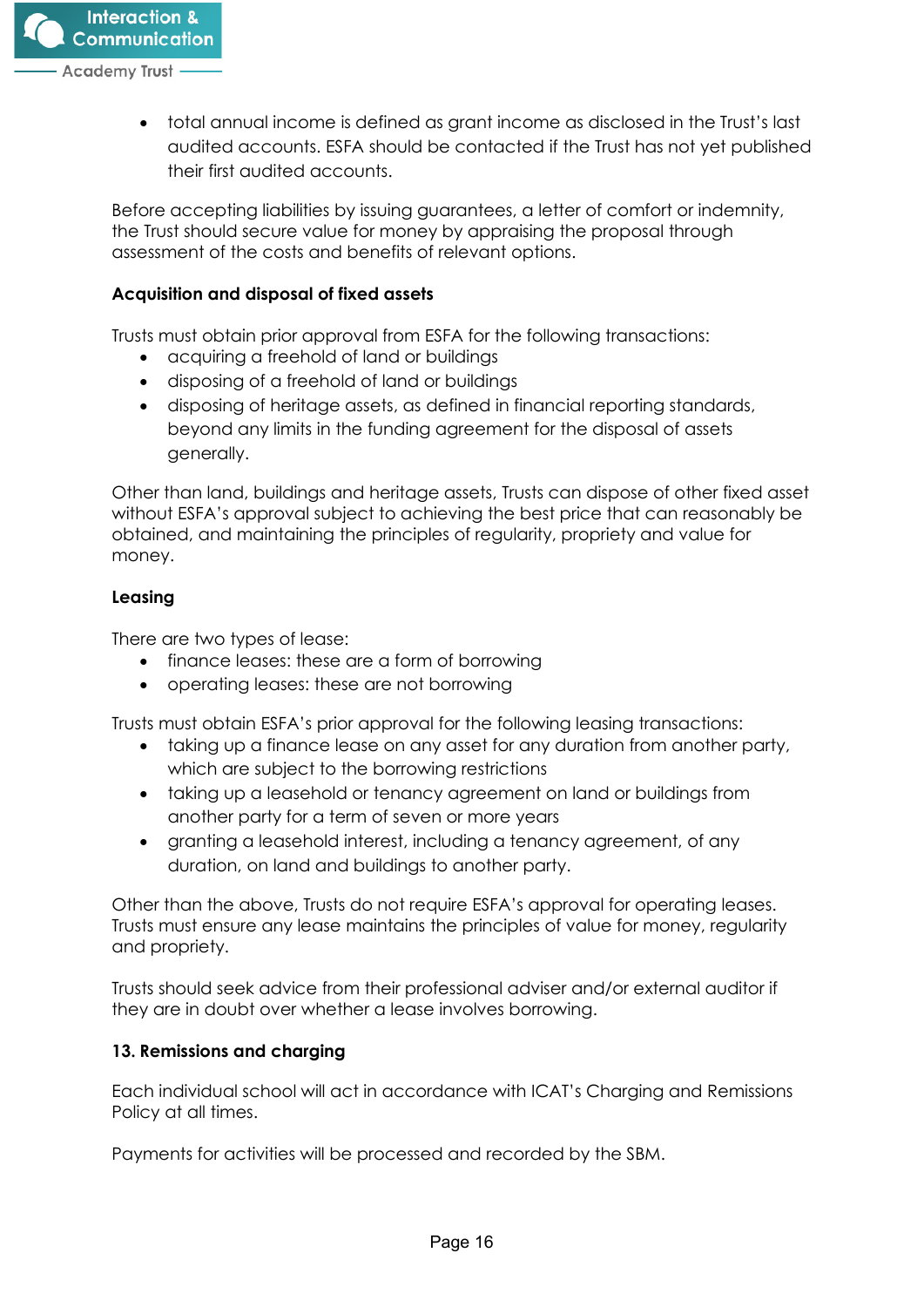

The SBM is responsible for ensuring that the correct invoices are sent to parents/carers, and that payment is received.

The Resource, Audit and Risk Committee review the Charging and Remissions Policy annually, seeking advice from the Director of Finance where necessary.

# <span id="page-17-0"></span>**14. VAT procedures**

ICAT is not registered for VAT but is entitled to reclaim VAT on qualifying purposes through a monthly VAT return (a "VAT 126" return).

VAT can only be reclaimed where a valid VAT invoice is held. Therefore, those who enter transactions onto the accounting system must not enter VAT to be reclaimed unless a valid VAT invoice is present.

Under legislation, VAT claims can be made on expenditure which supports ICAT's core business purposes.

A report is run for each of the schools within ICAT by the Director of Finance, in order to provide the data necessary for the completion of the VAT reclaim form. VAT is reclaimed on a monthly basis.

Only one return for ICAT is required by HMRC; however, ICAT will pass on refunds received to individual schools.

ICAT is eligible to reclaim the majority of VAT it pays on invoices from HMRC. Any invoices for which VAT cannot be reclaimed, as the purchases were for exempt activities, should be correctly recorded (without entering reclaimable VAT) by the school's finance team, so that VAT is not wrongly reclaimed.

Where invoices relate partly to VATable activity and partly to exempt activity, only the proportion of the VAT relating to the non-exempt activity will be reclaimed.

On receipt of the reclaimed VAT from HMRC, the Director of Finance will review the remittance, confirm whether this equals the claim made and sign the remittance to confirm this agreement.

## <span id="page-17-1"></span>**15. The audit process**

When undergoing an audit, ICAT will provide the appointed auditor(s) with access to PS Financials and all books, records, information, explanations, assets and premises, and copies of any relevant documents may be taken.

In terms of the end of year audit, in accordance with the Companies Act 2006, ICAT will:

- Appoint an auditor to certify whether the accounts present a true view of the Trust's financial performance and position.
- Produce audited accounts.
- Produce a letter of engagement, purchasing the external auditor's services in writing.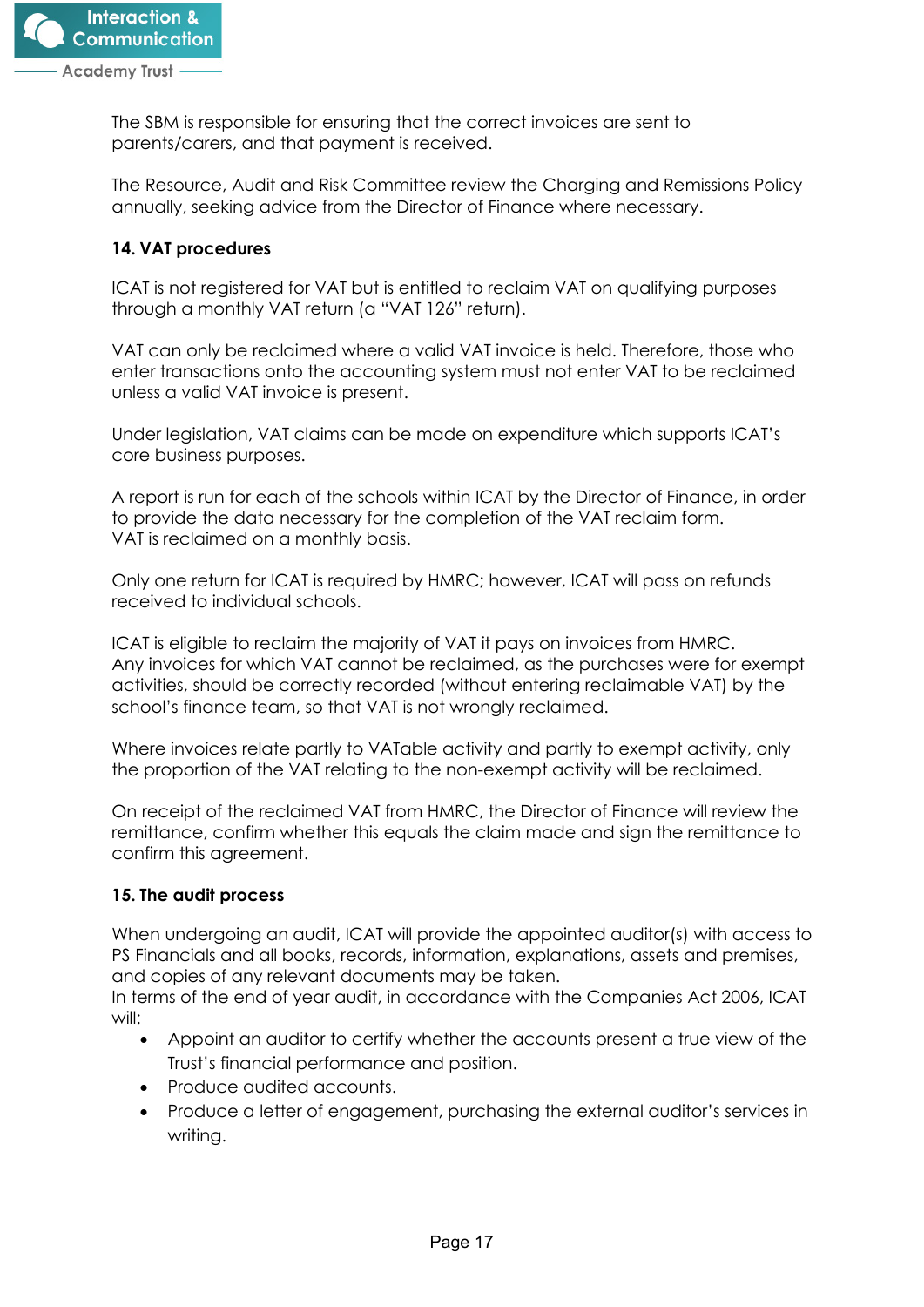

- Ensure that the letter of engagement (appendix C) provides for the removal of auditors, before the expiry of the term of office, in exceptional circumstances.
- The Members are responsible for the appointment of external auditors, advised by the Resource, Audit and Risk committee and the Director of Finance.
- The appointment will be retendered at least every 5 years.
- During July or earlier, the appointed auditors will start their preparative work on the annual accounts.
- During December or earlier, the appointed auditors will present the Board of Directors with the annual accounts for them to review and approve financial statements.

The auditor's statement on regularity, propriety and compliance will be included in ICAT's annual report. This formal declaration is to ensure that ICAT has fulfilled the following responsibilities:

- Efficient and effective use of resources in ICAT's charge
- Public money is spent only for the purposes intended by Parliament
- Maintained appropriate standards of conduct, behaviour and corporate governance when applying the funds under their control

ICAT will submit the audited accounts and auditor's regularity assurance report to the ESFA by 31 December each year.

The audited accounts will be published on ICAT's website by 31 January the following year.

Any senior manager salary over £100,000 will also be published on the Trust's website by 31st January the following year and held online for 2 years.

ICAT is required to submit financial returns to the EFSA annually, as well as the audited financial statements.

The National Audit Office (NAO) holds the right to access the book of accounts and all relevant records, files and reports of an MAT for inspection, or for the carrying out of value for money studies.

The financial accounts of each school will be consolidated into those of the ESFA and DfE.

The ESFA will use a combination of audited accounts, accounts return and other information to generate the consolidated accounts. These accounts will be audited by NAO.

Each school is a component of the consolidation and, therefore, the ICAT Central Team will prepare the financial information requested by the ESFA for this purpose. The auditor(s) involved has a responsibility to advise the board of Directors and ESFA of any instances of irregularity or impropriety, as well as any non-compliance with the terms of ICAT's funding agreement.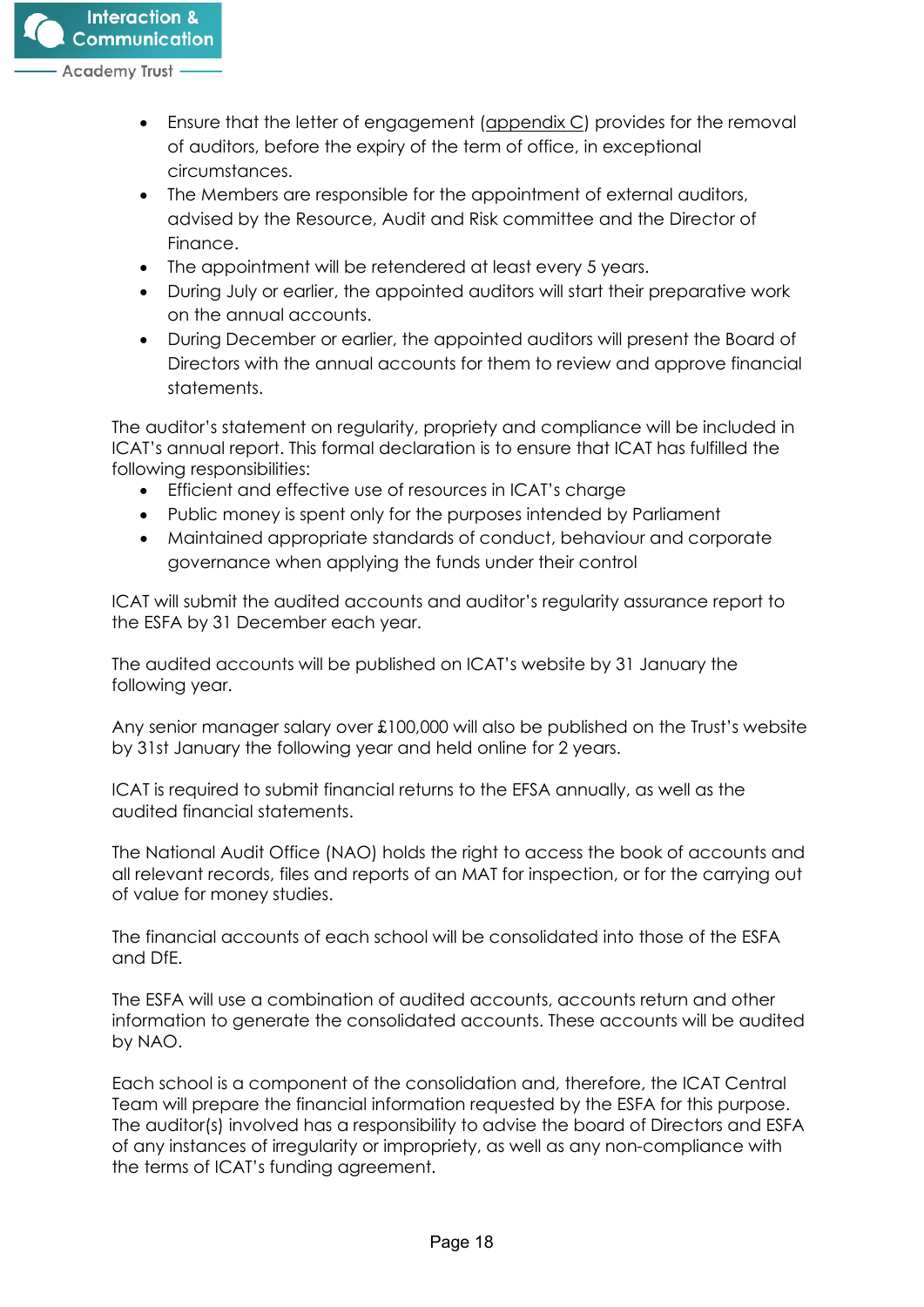

The Resource, Audit and Risk Committee, taking advice from the Trust Central Team and external auditors, will create and keep under review appropriate arrangements for internal audit and assurance in line with the Academies Financial Handbook directive, and will advise the Trust Board accordingly. All decisions about internal audit arrangements and matters arising from internal audit will be decided by the Trust Board, taking account of the advice given.

# <span id="page-19-0"></span>**16. Record keeping**

All financial transactions of the Trust are recorded including, but not limited to, the following:

- Purchases and tenders
- Returns
- Payroll
- Cash flow
- Income and expenditures
- VAT returns

The Director of Finance is responsible for keeping up-to-date records of ICAT's financial state.

The SBM for each individual school is responsible for keeping up-to-date records in relation to the finances of that school.

Records will include the following information:

- Income and expenditure; identifying which transactions were cheques and which were cash payments
- The income and expenditure for each activity, with the activity recorded as a budget heading
- A balance sheet which identifies total income, expenditure and the balance for each budget heading
- The total income and expenditure for the year
- The balance and carry forward from the previous year
- Identified profit and loss, any causing concern is investigated

Each school has its own set of financial records for day-to-day operational purposes and budget management.

A record will be kept of all the monies kept on the premises prior to banking, as well as the amount which is kept as petty cash.

All financial records will be kept on PS Financials system or where they are outside the scope of that system (e.g. tendering records), securely by the SBM.

Financial records must be retained for at least 6 years (Charities Act 2011 s136(3))

## **17. Principles applying to related party relationships**

Trusts must be even-handed in their relationships with related parties by ensuring that: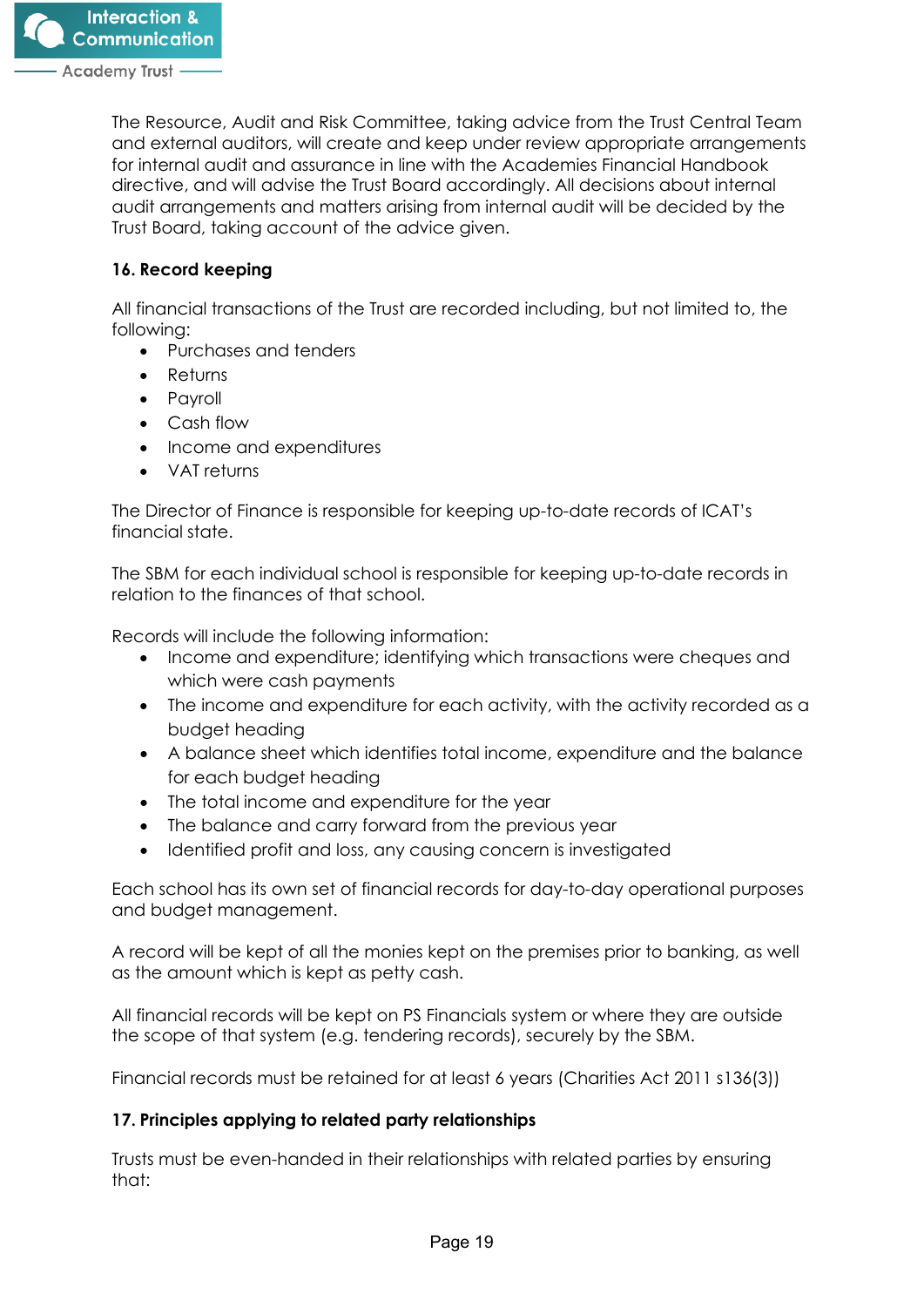

- Directors comply with their statutory duties as company directors to avoid conflicts of interest, not accept benefits from third parties, and declare interest in proposed transactions or arrangements
- all Members, Directors, Local Governors of schools and senior employees complete the register of interests, in accordance with sections 5.44 to 5.47 of the Academies Financial Handbook
- no Member, Director, Local Governor, employee or related individual or organisation uses their connection to the Trust for personal gain, including payment under terms that are preferential to those that would be offered to an individual or organisation with no connection to the Trust
- there are no payments to Directors by the Trust unless permitted by the articles, or by authority from the Charity Commission, and comply with any relevant agreement with the Secretary of State. Trusts will need to consider their:
	- o obligations where payments are made to other business entities who employ the Trustee;, are owned by the Trustee, or in which the Trustee holds a controlling interest
	- o the Charity Commission's approval is obtained where the Trust believes a significant advantage exists in paying a Trustee for acting as a **Trustee**
	- o payments provided to the persons referred to in 5.48 (the 'At Cost')section of the Academies Financial Handbook satisfy the 'at cost' requirements in this handbook.
- The Trust should be aware of the Charity Commission's guidance for Directors CC11: Trustee expenses and payments.
- The Board of Directors must ensure requirements for managing related party transactions are applied across the Trust. The Board Chair and the Accounting Officer must ensure their capacity to control and influence does not conflict with these requirements. They must manage personal relationships with related parties to avoid both real and perceived conflicts of interest, promoting integrity and openness in accordance with the 7 principles of public life.
- Trusts must recognise that some relationships with related parties may attract greater public scrutiny, such as:
	- o transactions with individuals in a position of control and influence, including the Board Chair and Accounting Officer
	- o payments to organisations with a profit motive, as opposed to those in the public or voluntary sectors
	- o relationships with external auditors beyond their duty to deliver a statutory audit.
- The Trust must keep sufficient records, and make sufficient disclosures in their annual accounts, to show that transactions with these parties, and all other related parties, have been conducted in accordance with the high standards of accountability and transparency required within the public sector.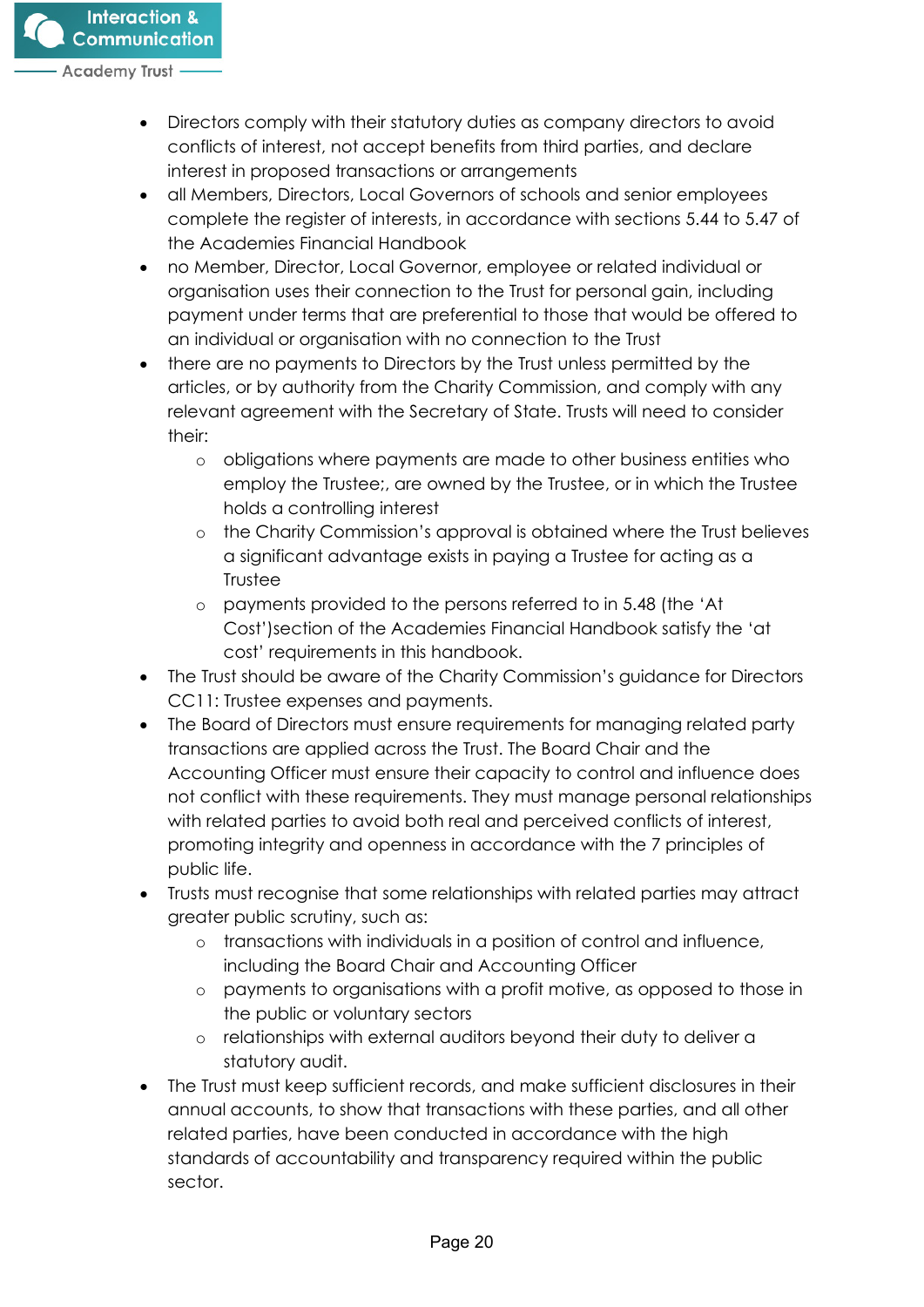

- Reporting and approval of related party transactions
- Trusts must report all contracts and other agreements with related parties to ESFA in advance of the contract or agreement commencing, using ESFA's related party on-line form. This requirement applies to all such contracts and agreements made on or after 1 April 2019.
- Trusts must obtain ESFA's prior approval, using ESFA's related party on-line form, for contracts and other agreements for the supply of goods or services to the Trust by a related party agreed on or after 1 April 2019 where any of the following limits arise:
	- o a contract or other agreement exceeding £20,000
	- o a contract or other agreement of any value that would mean the cumulative value of contracts and other agreements with the related party exceeds, or continues to exceed, £20,000 in the same financial year ending 31 August.
- For the purposes of reporting to, and approval by, ESFA contracts and agreements with related parties do not include salaries and other payments made by the Trust to a person under a contract of employment through the Trust's payroll.

## <span id="page-21-0"></span>**18. Monitoring and review**

This policy will be reviewed on an annual basis, or when new legislation/guidance regarding the subject is published, by the Resource, Audit and Risk Committee. The Director of Finance will review and monitor all financial records continuously throughout the year.

The SBM will review and monitor each individual academy's financial records, raising any concerns with the Director of Finance.

If significant balances can be foreseen, steps will be taken to invest the surplus funds. Investment will be made in accordance with written procedures approved by ICAT under a separate Investment Policy.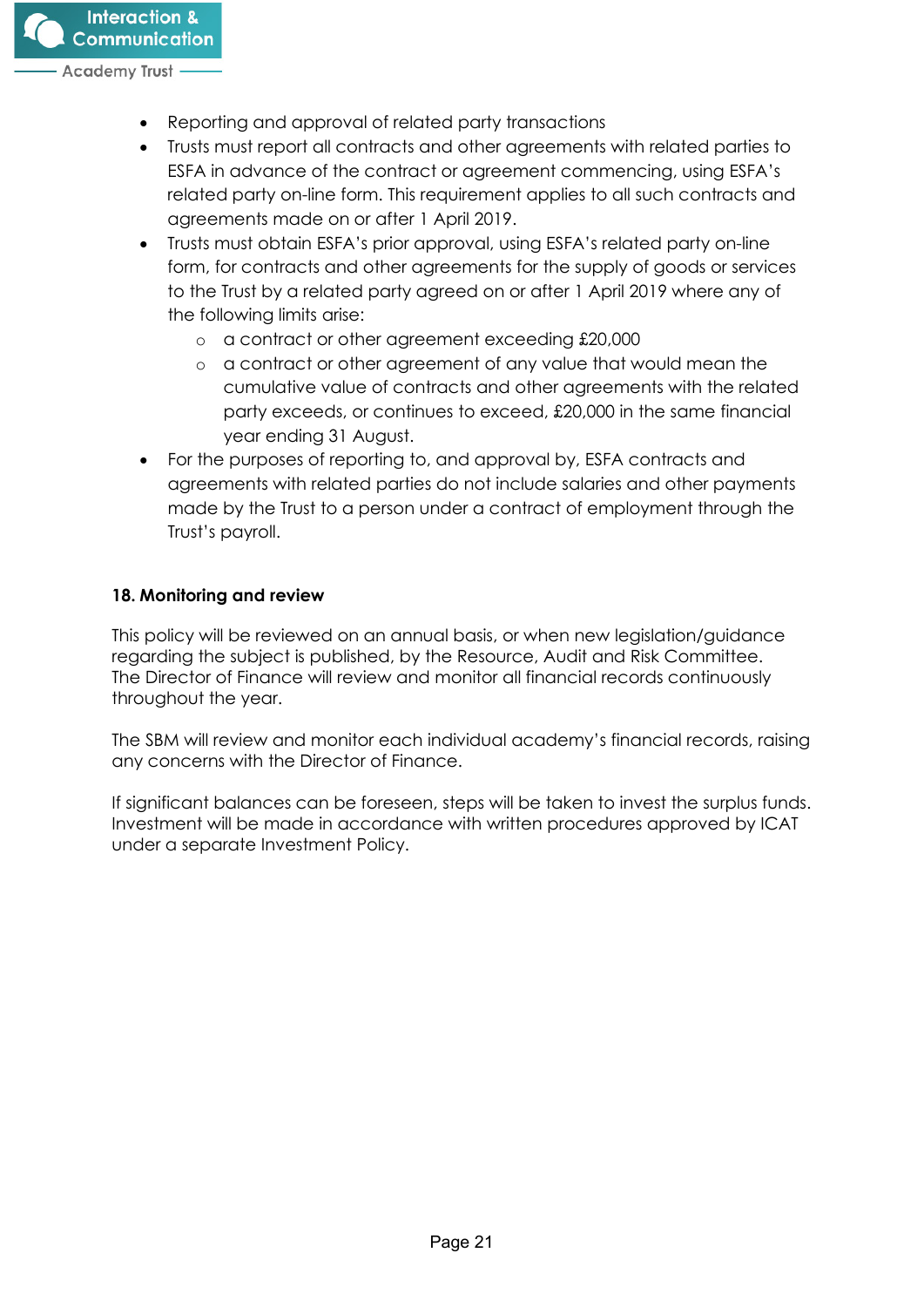

Appendix A

Schedule of ICAT Directors and Committee Meetings

# **Day / Date Time Meeting**

| Thursday 16 September 2021 | 6.00 <sub>pm</sub> | <b>Full Board of Directors</b>                  |
|----------------------------|--------------------|-------------------------------------------------|
| Wednesday 20 October 2021  | 5.00pm             | Academic & Safeguarding<br>Committee            |
| Thursday 18 November 2021  | 4.30pm             | Resource, Audit & Risk Committee                |
| Tuesday 30 November 2021   | 6.00 <sub>pm</sub> | Annual General Meeting (Members &<br>Directors) |
| Thursday 10 February 2022  | 4.30pm             | Resource, Audit & Risk Committee                |
| Thursday 3 March 2022      | 5.00pm             | Academic & Safeguarding<br>Committee            |
| Thursday 24 March 2022     | 6.00 <sub>pm</sub> | <b>Full Board of Directors</b>                  |
| Thursday 12 May 2022       | 4.30pm             | Resource, Audit & Risk Committee                |
| Wednesday 29 June 2022     | 5.00pm             | Academic & Safeguarding<br>Committee            |
| Tuesday 5 July 2022        | 4.30pm             | Resource, Audit & Risk Committee                |
| Tuesday 12 July 2022       | 6.00 <sub>pm</sub> | <b>Full Board of Directors</b>                  |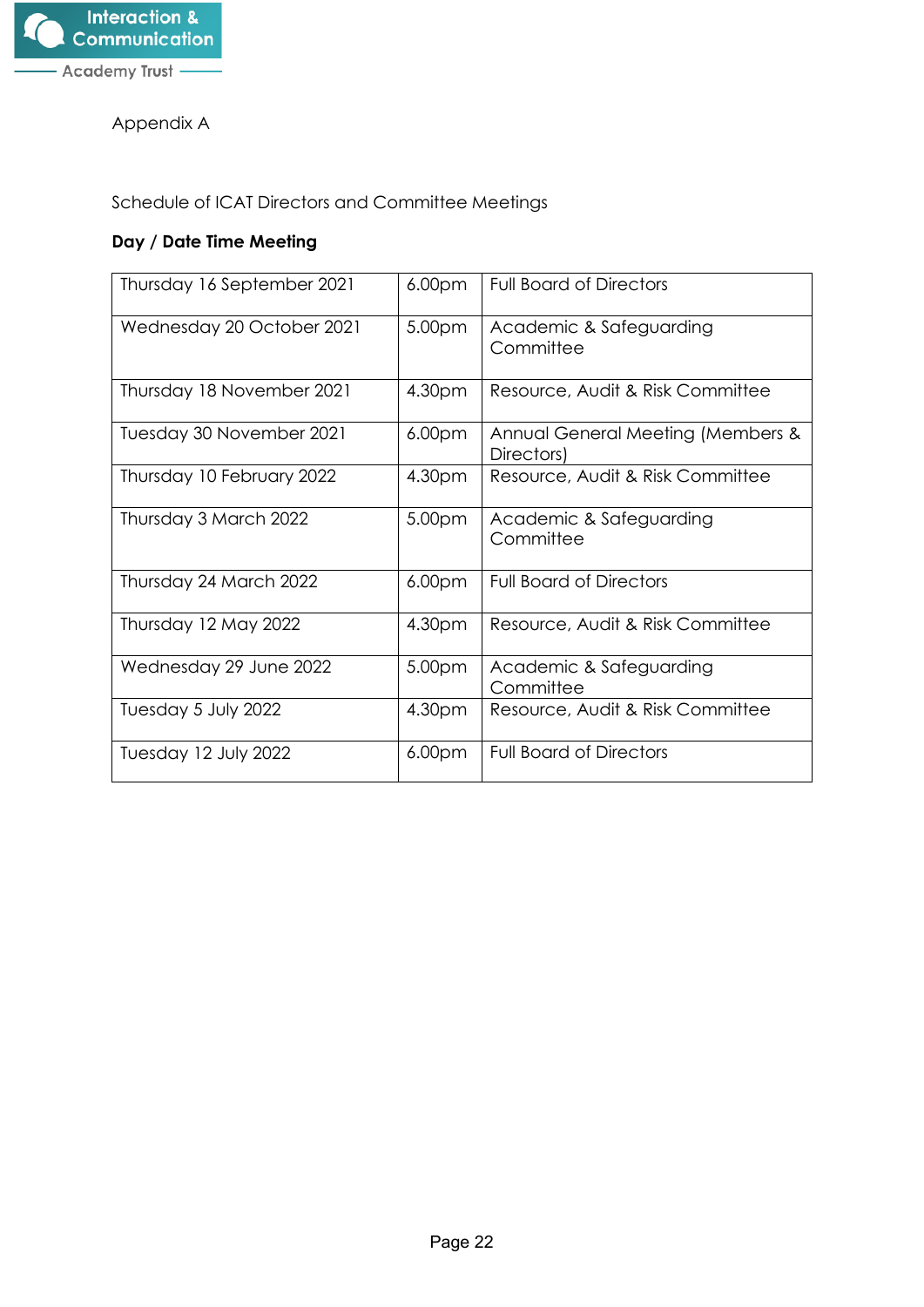

#### **Appendix A – Detailed tendering procedures**

This appendix lays out the detailed procedures for use when formal tenders are required.

#### **Forms of Tenders**

There are three forms of tender procedure: open, restricted and negotiated and the circumstances in which each procedure should be used are described below.

- Open Tender: This is where all potential suppliers are invited to tender. The budget holder must discuss and agree with [insert job title] how best to advertise for suppliers e.g. general press, trade journals or to identify all potential suppliers and contact directly if practical. This is the preferred method of tendering, as it is most conducive to competition and the propriety of public funds.
- Restricted Tender: This is where suppliers are specifically invited to tender. Restricted tenders are appropriate where:
	- o there is a need to maintain a balance between the contract value and administrative costs,
	- o a large number of suppliers would come forward or
	- o because the nature of the goods is such that only specific suppliers can be expected to supply the academy's requirements
	- o the costs of publicity and advertising are likely to outweigh the potential benefits of open tendering.
- Negotiated Tender: The terms of the contract may be negotiated with one or more chosen suppliers. This is appropriate in specific circumstances:
	- o the above methods have resulted in either no or unacceptable tenders,
	- o only one or very few suppliers are available,
	- o extreme urgency exists
	- o additional deliveries (or service provision) by the existing supplier are justified.

#### **Preparation for Tender**

Full consideration should be given to:

- objective of project
- overall requirements
- technical skills required
- after sales service requirements
- form of contract.

It may be useful after all requirements have been established to rank requirements (e.g. mandatory, desirable and additional) and award marks to suppliers on fulfilment of these requirements to help reach an overall decision.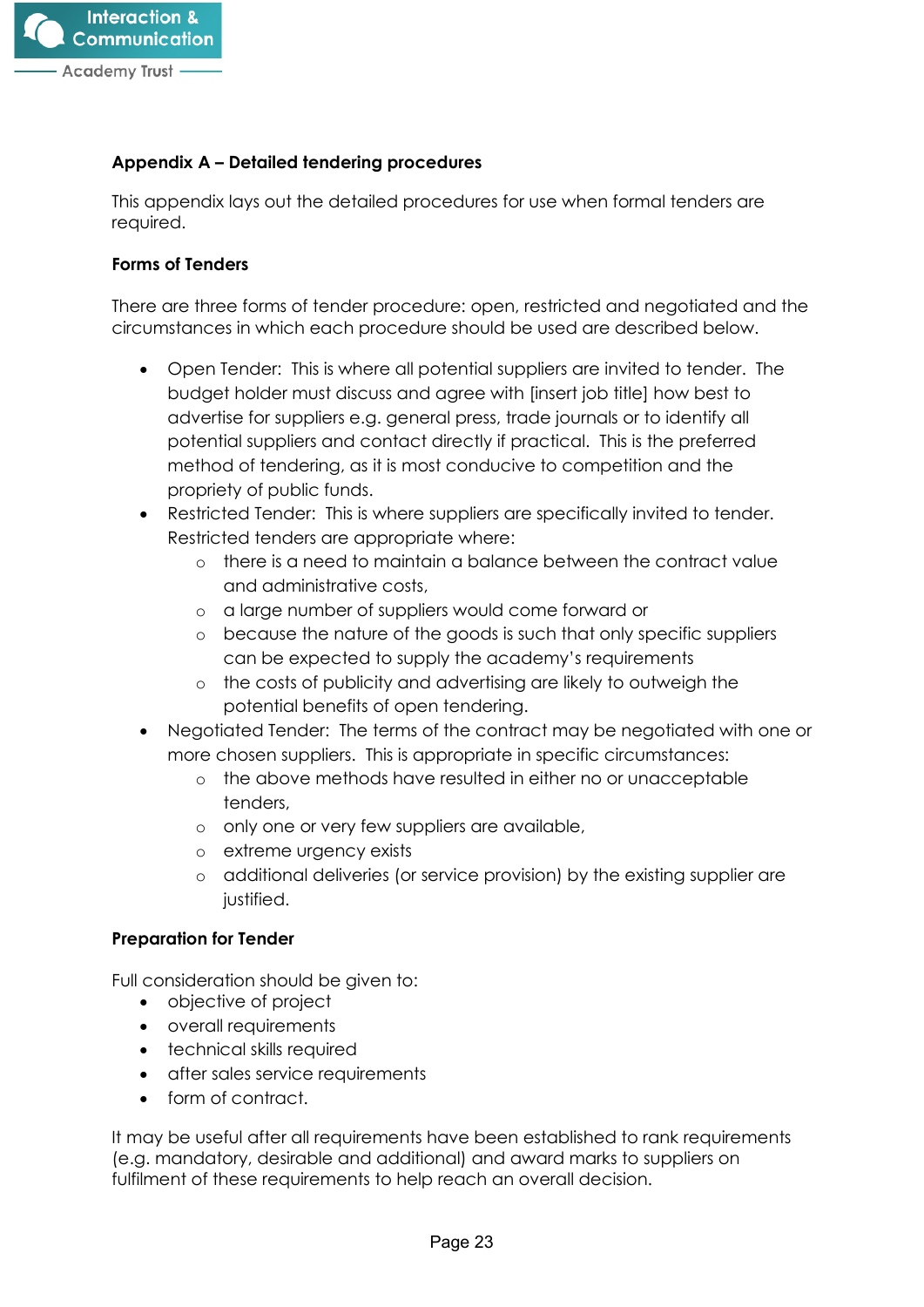

A tender brief must always be prepared and is reviewed by the SBM (for an individual school) or the Director of finance (for the Trust)

#### **Invitation to Tender**

If a restricted tender is to be used, then an invitation to tender must be issued. If an open tender is used an invitation to tender may be issued in response to an initial enquiry.

An invitation to tender should include the following:

- introduction/background to the project
- scope and objectives of the project
- technical requirements
- implementation of the project
- terms and conditions of tender
- form of response
- dates for decision and work to be delivered

#### **Tender Acceptance Procedures**

The invitation to tender should state the date and time by which the completed tender document is received by the Trust. Tenders are submitted in plain envelopes clearly marked to indicate they contain tender documents. The envelopes should be time and date stamped on receipt and stored in a secure place prior to tender opening. Tenders received after the submission deadline are not accepted.

#### **Tender Opening Procedures**

All tenders submitted should be opened at the same time and the tender details should be recorded. Two persons should be present for the opening of tenders.

A separate record details the names of the firms submitting tenders and the amount tendered. The record is signed by both people present at the tender opening.

#### **Tendering Procedures**

The evaluation process should involve at least two people who may be SBM, SLT members, Local Governors, or members of the ICAT central team. Those involved should disclose all interests, business and otherwise, that might impact upon their objectivity. If there is a potential conflict of interest, then that person must withdraw from the tendering process.

Those involved in making a decision must take care not to accept gifts or hospitality from potential suppliers that could compromise or be seen to compromise their independence.

Full records should be kept of all criteria used for evaluation and for contracts over £25,000 a report should be prepared for the Resource, Audit and Risk Committee highlighting the relevant issues and recommending a decision. For contracts under